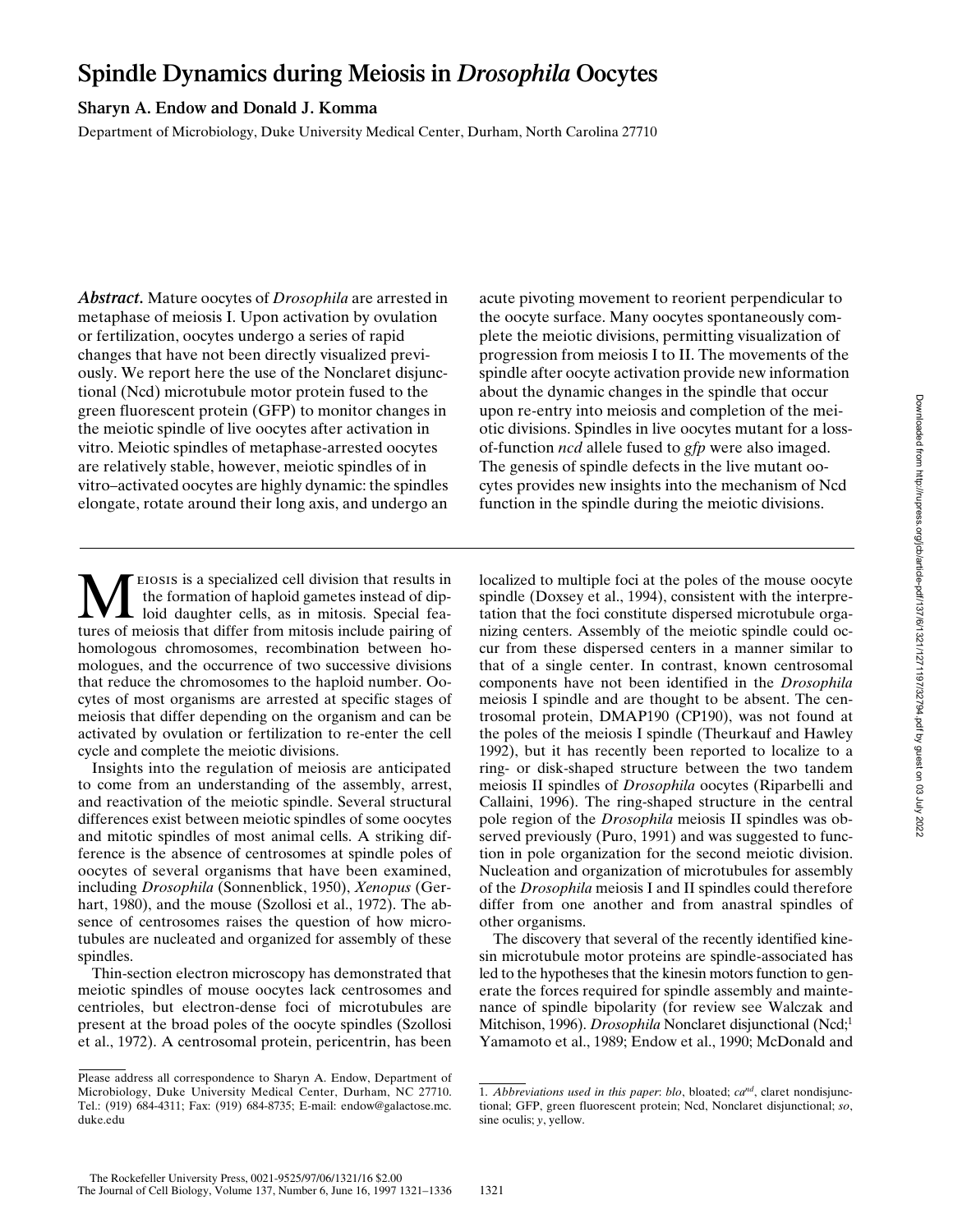Goldstein, 1990) is a minus-end directed kinesin motor protein (McDonald et al., 1990; Walker et al., 1990) that, when mutant, causes the formation of abnormal meiotic spindles in oocytes (Wald, 1936; Kimble and Church, 1983; Hatsumi and Endow, 1992*b*; Matthies et al., 1996). The wild-type Ncd motor protein has been proposed to function in establishing poles for assembly of bipolar meiosis I spindles (Kimble and Church, 1983; Hatsumi and Endow, 1992*a*,*b*; Matthies et al., 1996), replacing centrosomes in the spindle. A role in establishing bipolarity during assembly of the meiosis I spindle is consistent with the effects of null mutants on chromosome segregation (Sturtevant, 1929; Lewis and Gencarella, 1952), the abnormal spindles that have been observed in oocytes of the claret nondisjunctional (*cand*) null mutant, and the association of the Ncd motor with meiotic spindle fibers (Hatsumi and Endow, 1992*a*; Matthies et al., 1996).

Assembly of the meiosis I spindle in wild-type oocytes and oocytes of the *cand* null mutant has been examined by injection of rhodamine-conjugated tubulin to visualize spindle microtubules (Matthies et al., 1996). The results indicate that Ncd is required for normal kinetics of spindle assembly, as well as stabilization of the meiosis I spindle after assembly. Spindles were followed in this study from nuclear envelope breakdown through meiosis I spindle assembly and arrest of the meiosis I spindle.

Despite the emerging information regarding anastral spindle assembly in oocytes of *Drosophila*, the events of meiosis that occur after release from arrest and during progression through the meiotic divisions have not been adequately described. The classical account by Sonnenblick (1950) begins well into oocyte activation, with the spindle perpendicular to the oocyte surface. Spindles in mature arrested oocytes, however, are positioned parallel to the cortex (Theurkauf and Hawley, 1992; White-Cooper et al., 1993; Matthies et al., 1996). This raises the questions of how the spindle becomes oriented vertical to the cortex and when this occurs. There also exists a gap in our knowledge of spindle dynamics during re-entry into the meiotic cell cycle and completion of the meiotic divisions, which have not been directly visualized because of their rapid occurrence. The role of the Ncd motor during the meiotic divisions is also not known, although both the meiosis I and II spindles have been reported to be abnormal in *ncd* mutant oocytes (Wald, 1936; Hatsumi and Endow, 1992*b*).

To provide further information about meiotic spindle dynamics and Ncd function in the spindle, we fused the Ncd motor to the green fluorescent protein (GFP) of the jellyfish, *Aequorea victoria* (Prasher et al., 1992; Chalfie et al., 1994). An initial report of Ncd–GFP in mitosis in early embryos, including the rescue of an *ncd* null mutant by one of the first *ncd–gfp* gene fusions, has been published elsewhere (Endow and Komma, 1996). Here we show that Ncd–GFP is spindle-associated during meiosis in oocytes, like wild-type Ncd. The binding of Ncd–GFP to spindle microtubules provides a highly effective method for visualizing the meiotic spindle in live oocytes, resulting in new information regarding spindle dynamics during re-entry into meiosis and completion of the meiotic divisions. A mutant form of Ncd fused to GFP shows loss of function but binds to oocyte meiotic spindles, permitting spindle

dynamics and the genesis of abnormal spindles in the presence of a loss-of-function Ncd motor to be observed. The results provide evidence that the Ncd microtubule motor is required for spindle elongation and, unexpectedly, stability of spindle fibers during the meiotic divisions. The Ncd motor probably also functions in polar body formation after the meiotic divisions, which are needed to prevent continued spindle-associated divisions of the maternal chromosomes after the initial two divisions.

## *Materials and Methods*

## *Drosophila Stocks*

*Drosophila* mutants and balancer chromosomes used in this study are described in Lindsley and Zimm (1992). The classical *ncd* mutant allele (O'Tousa and Szauter, 1980) is designated *ncd2* by Lindsley and Zimm (1992). *ncd2* was obtained from J. Kennison (National Institutes of Health, Bethesda, MD) in 1985 and has been maintained in our stock collection. For the present studies, chromosome 3 proximal to ebony (*e*, 3-70.7) in the  $ncd^2$  stock was replaced by recombination, and the X chromosome and chromosome 2 were replaced using balancer chromosomes to remove any modifiers that may have accumulated in the stock. The recloned *e ncd*<sup>2</sup> chromosome was used as a control in genetic tests of the *ncd2* –*gfp*\* transgene.

## *Sequence Analysis of ncd2*

The *ncd*<sup>2</sup> mutant allele was sequenced using as template DNA fragments amplified by PCR from genomic DNA of *ncd2* adult *Drosophila*, and cloned into pBluescript  $KS(+)$  (Stratagene, La Jolla, CA). The overlapping DNA fragments spanned the length of the *ncd*<sup>2</sup> coding region, starting upstream of the first in-frame AUG and continuing past the UAA stop codon (Endow et al., 1990) and included the two introns present in the *ncd* coding region. Changes in the DNA sequence that resulted in amino acid changes relative to wild-type Ncd were confirmed by sequence analysis of both DNA strands of two independent PCR clones.

## *Construction of ncd–gfp Plasmids*

An *ncd–gfp* gene fusion was constructed in the P element vector, *pCaSpeR3* (Pirrotta, 1988; Thummel et al., 1988), by insertion into BglII plus EcoRIdigested plasmid of a 3.1-kb BamHI–EcoRI fragment containing the promoter and 5' region of *ncd* (Yamamoto et al., 1989), and a 2.1-kb EcoRI cDNA fragment encoding the remainder of Ncd (Endow et al., 1990). The XbaI site in the plasmid at the 5' end of the insertion was removed by digestion with NotI and StuI, followed by repair and religation. The plasmid was then digested with BamHI and XbaI, and the 3' end of the *ncd* gene in the plasmid was replaced with a BamHI–AflII *ncd* fragment and an AflII– XbaI *gfp* fragment. The *ncd* fragment was synthesized by PCR using an *ncd* cDNA plasmid as template and the primers, 5' ACA ATG GAC GGA GTG 3' and 5' TCA TCT TAA GGA AAT TGC CG 3', followed by digestion with BamHI and AflII, and gel purification. The *gfp* fragment was synthesized by PCR using a *gfp–exu* plasmid (Wang and Hazelrigg, 1994) as template and the primers, 5' GTG CTT AAG ATG AGT AAA GGA GAA 3' and 5' C CTT CTA GAA TTC TTT GTA TAG TTC 3', followed by digestion with AflII and XbaI, and gel purification. The *ncd* PCR insertion in the recombinant plasmid and all but the last 50 bp of the *gfp* insertion were sequenced to confirm the absence of PCR synthesis errors. The plasmid, *pCaSpeR/ncd–gfp*, consists of a wild-type *ncd* cDNA fused in-frame to wild-type *gfp* and encodes residues 1–700 of Ncd (Endow et al., 1990) followed by residues 1–238 of GFP (Prasher et al., 1992), with a change of  $D_{699} \rightarrow L$  in Ncd. Transcription of *ncd–gfp* is under the regulation of the *ncd* promoter.

A plasmid encoding wild-type Ncd fused to the  $S_{65} \rightarrow T$  mutant GFP (Heim et al., 1995), denoted GFP\*, was constructed by replacing the AflII–XbaI *gfp* fragment in *pCaSpeR/ncd–gfp* with an AflII–XbaI PCR fragment encoding the mutant *gfp*. The  $S_{65} \rightarrow T$  mutation in the *pCaSpeR*/ *ncd–gfp*\* plasmid was confirmed by DNA sequence analysis.

A plasmid containing *ncd* with the  $G_{446} \rightarrow R$  mutation of the classical *ncd*<sup>2</sup> mutant allele fused to the  $S_{65} \rightarrow T$  mutant *gfp*, *ncd*<sup>2</sup>–*gfp*<sup>\*</sup>, was constructed by replacing the SphI–BamHI fragment of *pCaSpeR/ncd–gfp*\*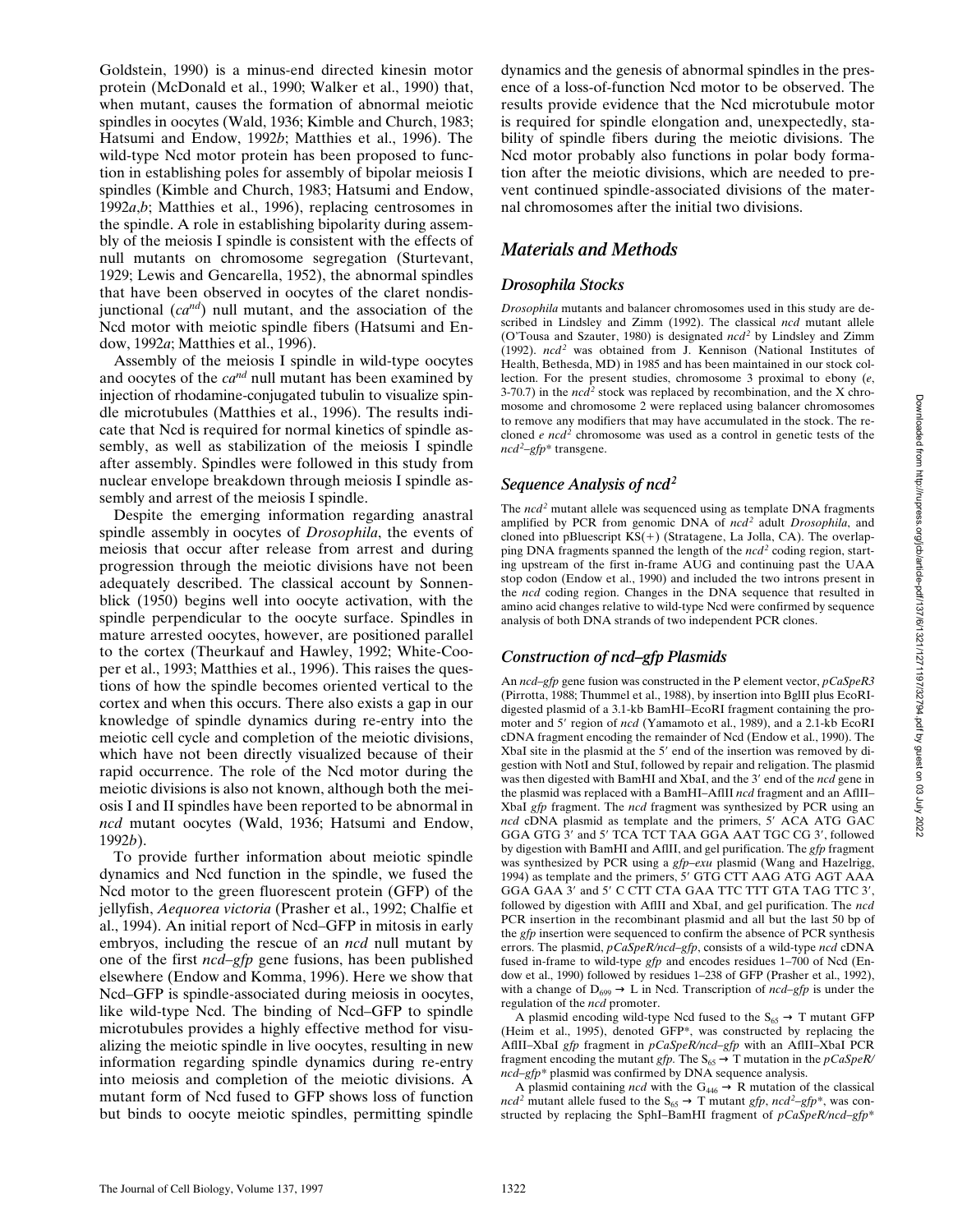with an SphI–BamHI fragment encoding the  $G_{446} \rightarrow R$  mutation. The SphI–BamHI fragment of the new plasmid,  $pCaSpeR/ncd^2-gfp^*$ , was sequenced to confirm the presence of the  $G_{446} \rightarrow R$  mutation and the absence of PCR synthesis mutations.

#### *Germline Transformation and Genetic Tests for Null Mutant Rescue*

For P element-mediated germline transformation, the *pCaSpeR/ncd–gfp*, *pCaSpeR/ncd–gfp*\*, and *pCaSpeR/ncd2* –*gfp*\* plasmids were injected into embryos of  $w^{1118}$  females crossed to *y w;*  $\Delta$ 2-3 Sb/TM6 Ubx males. Transformant lines were established and made homozygous in *cand* null mutant females for cytological analysis of live or fixed oocytes and embryos. Females from the lines were tested genetically for rescue of *cand*.

Tests of transgenes for rescue of *cand* and tests of *ncd2* mutant effects on embryo viability and X chromosome segregation were carried out as described previously (Komma et al., 1991; Endow et al., 1994). Parental females were mated to tester  $+/B^SYy^+$  or  $y^2 w^{bf}/B^SY$  males. Regular offspring of these matings are  $+$  females and  $B<sup>S</sup>$  males. Meiotic nondisjunction of the X chromosome in oocytes results in  $B^S$  (X/X/Y) females and X/0 males; meiotic loss of the X results in X/0 males. Mitotic loss of the X in early embryos gives rise to gynandromorphs (X/X:X/0 mosaics). Minute offspring, haploid for chromosome 4, were scored but are excluded from calculations of total chromosome missegregation because of their highly variable recovery (Lindsley and Zimm, 1992). Calculations of meiotic nondisjunction and chromosome loss were performed as described (Komma et al., 1991; Endow et al., 1994). Statistical tests of significance were carried out using standard  $\chi^2$  and Poisson distribution tests, assuming the null hypothesis that the offspring being compared were from the same population (Komma et al., 1991).

#### *Localization of Transgene Insertions*

The cytological sites of transgene insertion were determined by in situ hybridization using a biotin-11-dUTP–labeled *ncd* cDNA probe, as described (Yamamoto et al., 1989). The *F24M1* and *F24M3 ncd–gfp* insertions were localized to 44B,C on 2R and 2A1,2 on the X chromosome, respectively. Recombination analysis of sine oculis (*so*, 2-57.1, 43B1-2) and bloated (*blo*, 2-58.5, 44F1-2 to 45E1-2) with *F24M1,* and yellow (*y*, 1-0.0, 1B1) and scute (*sc*, 1-0.0, 1B3) with *F24M3* was carried out to confirm the cytological map positions. The *ncd–gfp*\* transgene insertions, *M3M1* and *M9F1*, were localized by in situ hybridization to 42A,B at the base of 2R and 75C,D on 3L, respectively. The map positions were confirmed by recombination analysis of *so* and *blo* with *M3M1* and blistery (*by*, 3-48.7, 85D11-E3) with *M9M1.*

#### *Visualization of GFP in Live Oocytes*

Nonactivated live mature stage 14 oocytes were dissected from ovaries of ncd–gfp, ncd–gfp<sup>\*</sup>, or ncd<sup>2</sup>–gfp<sup>\*</sup> females immersed in a pool of light halocarbon oil (halocarbon oil 27; Sigma Chemical Co., St. Louis, MO) and transferred to a drop of light halocarbon oil on a slide (Theurkauf, 1994). Oocytes were positioned dorsal side up, and a coverslip fragment was mounted over the oocytes onto two layers of double-stick tape placed on either side to form a channel. Initial observations were carried out using a fluorescence microscope (Leitz Dialux 22; Leica, Inc., Rockleigh, NJ) equipped with a standard FITC or custom GFP (HQ470/40 excitation, Q495LP dichroic, HQ525/50BP emission; Chroma Technology Corp.) filter set.

For confocal microscopy, slides were prepared and oocytes were located under white light before laser scanning. Time lapse confocal images were collected through the oocyte chorion using a laser scanning confocal detector (MRC 600; BioRad, Richmond, CA) mounted on a microscope (Axiophot; Zeiss, Inc., Thornwood, NY) and equipped with a krypton/argon laser. The BioRad BHS or GR2 filter set (used with the T3 trichroic filter block; BioRad) or a custom confocal GFP filter set (Chroma Technology Corp., Brattleboro, VT; Endow and Komma, 1996) was used to image GFP. The custom GFP filter set increased the GFP signal over that collected with the BHS or GR2 sets by  $\sim$ 1.3 and  $\sim$ 1.8 times, respectively. The bandpass emission filter in the custom GFP and GR2 sets suppresses autofluorescence of the chorion and vitelline membrane when imaging GFP (Endow and Piston, 1997), improving image quality. A 10% neutral density filter was used for imaging Ncd–GFP and a 1% filter for Ncd– GFP\*. The 488-nm line of the laser and an objective  $(63\times/1.4$  NA Planapochromat; Zeiss, Inc.) were used for image collection. Images were collected into stacks of 60 at 16.5 s intervals using the time lapse feature of COMOS software (BioRad) and 3 Kalman-averaged slow scans per image.

For activated live oocytes, mature stage 14 oocytes were dissected from ovaries of *ncd–gfp*, *ncd–gfp*\*, or *ncd2* –*gfp*\* females into *Drosophila* PBS (Robb, 1969) and transferred to a drop of light halocarbon oil on a glass slide. The chorion was partially removed under oil by pulling on the dorsal appendages with fine-tipped watchmaker's forceps, and a coverslip fragment was mounted over the oocytes, as described above for nonactivated oocytes. In some cases the halocarbon oil was bubbled briefly with  $O<sub>2</sub>$ before use. The meiotic spindles of activated live oocytes could be effectively visualized without removal of the chorion, although sharper images were usually obtained by removing the chorion over the spindle. Laser scanning confocal microscopy was carried out using the 488-nm line of the laser, the GR2 or custom GFP filter block, and a neutral density filter that transmitted 1 or 3% of the laser light. Images were collected into stacks at 16.5 or 23 s intervals with 3 or 5 Kalman-averaged slow scans for each image.

#### *Analysis of Time Lapse Images*

Stack files of time lapse images were opened, converted to single images, and saved as PICT or TIFF files using the public domain program, NIH Image v 1.59. Image contrast and size was adjusted as necessary using Adobe Photoshop v 3.0.4. Measurements of spindle length were carried out with NIH Image calibrated with a 10  $\mu$ m bar superimposed on the images using COMOS (BioRad). The montages shown in Figs. 6 and 7 were made using the Crop and Make Montage stack macros of NIH Image. Image stacks were animated using NIH Image and recorded to videotape using NIH Image or Adobe Premiere v 4.0. Methods for making videotape recordings and QuickTime movies from GFP time lapse images are described in detail elsewhere (Endow and Piston, 1997). Video sequences of the figures can be viewed at http://abacus.mc.duke.edu

#### *Indirect Immunofluorescence Labeling of Fixed Oocytes and Embryos*

Nonactivated fixed oocytes were prepared by dissecting ovaries from wild-type (Oregon R), *ncd–gfp*<sup>\*</sup>, or *ncd<sup>2</sup>–gfp*<sup>\*</sup> females, partially submerged in modified Robb's medium (Theurkauf and Hawley, 1992) containing 4.7% (vol/vol) formaldehyde. Mature oocytes were teased from the ovaries, fixed for a total of 1.5 min at room temperature in the formaldehyde/saline solution, and then transferred into PBS. The chorion and vitelline membranes were removed from the fixed oocytes manually using fine-tipped watchmaker's forceps. Fixed oocytes were then incubated overnight at room temperature in TBST (TBS plus 0.3% Triton X-100; Williams et al., 1992) before blocking in TBST plus 10% fetal calf serum for 1–2 h. Oocytes were incubated in rhodamine-conjugated anti- $\alpha$ -tubulin monoclonal antibody (a gift of W. Sullivan; University of California, Santa Cruz, CA), as described (Endow et al., 1994).  $5 \mu g/ml$  of DAPI (Boehringer Mannheim Corp., Indianapolis, IN) was added to one of the washes after antibody incubation to stain the chromosomes.

Normally activated fixed eggs at various stages of the meiotic divisions were obtained by collecting embryos at 12–15-min intervals from wildtype females or  $ncd^2-gfp^*$  mutant females, followed by dechorionation, removal of the vitelline membrane, and fixation in MeOH/EGTA without taxol, as described previously (Hatsumi and Endow, 1992*b*). Some collections of wild-type or *ncd2* –*gfp*\* eggs were dechorionated manually before removal of the vitelline membrane rather than by treatment with Clorox, to save time. Rehydration of embryos, antibody staining, and subsequent washes were performed as previously described (Hatsumi and Endow, 1992*b*), except that TBST (TBS plus 0.1% Triton X-100) was used throughout instead of PBST (PBS plus 0.05% Triton X-100).

Antibody-stained oocytes and embryos were mounted in anti-fade solution consisting of 90% glycerol plus 0.1 vol of 10 mg/ml *p*-phenylenediamine in PBS, pH 9 (Stearns et al., 1991) for visualization of fluorescence.

#### *Laser Scanning Confocal and Fluorescence Microscopy*

Laser scanning confocal microscopy of fixed oocytes and embryos stained with rhodamine-conjugated anti- $\alpha$ -tubulin antibody was carried out using a scanning confocal detector (MRC 600; BioRad) equipped with a krypton/argon laser and attached to a microscope (Axiophot; Zeiss, Inc.). A 63X/1.4 NA Planapochromat objective and COMOS software (BioRad) were used to collect images of rhodamine-labeled spindles. Images of DAPIstained chromosomes were collected using a cooled CCD camera (Pen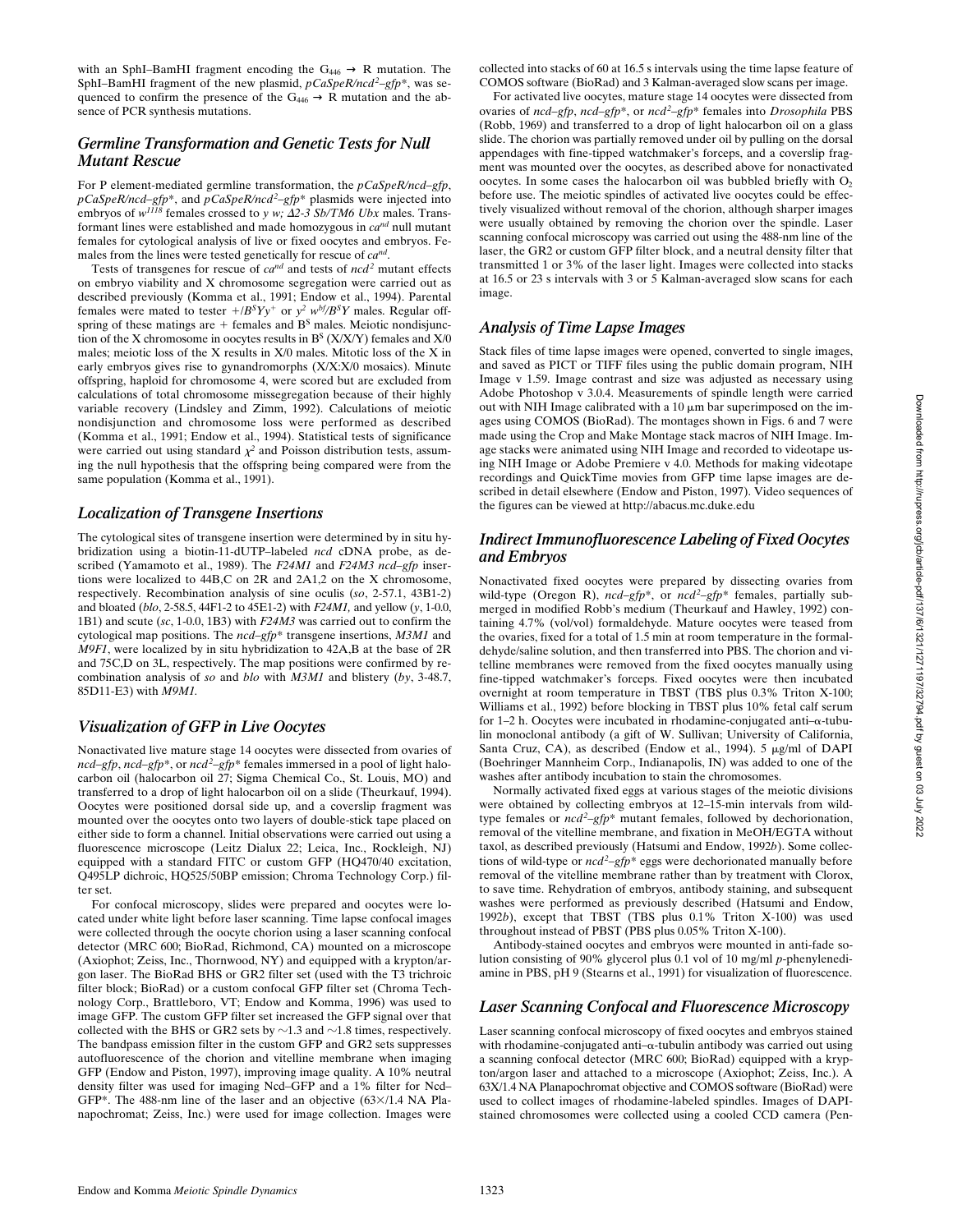taMax-1317-K; Princeton Instruments, Trenton, NJ) interfaced to a Power Macintosh 8100/100 PC and mounted on a fluorescence microscope (Dialux 22; Leica Inc., Deerfield, IL) with an Hg light source. A 63X/1.4 NA Planapochromat objective and IPLab Spectrum software (Signal Analytics Corp., Vienna, VA) were used for image collection.

Confocal or CCD camera images taken at several planes of focus were merged into single files using Adobe Photoshop v 3.0.4 to display the entire meiotic spindle or set of meiotic chromosomes in a single image. The CCD camera DAPI images were adjusted to the same size as the confocal spindle images by comparing confocal and CCD camera spindle images to one another. The DAPI images were then superimposed onto the confocal spindle images so that the relative positions of the chromosomes with respect to the spindles could be determined. These composite confocal plus CCD camera images were almost identical to merged CCD camera spindle and chromosome images, except that the confocal spindle images showed less out-of-focus detail.

#### *Results*

#### *ncd–gfp Transgenes*

A plasmid encoding an Ncd–GFP fusion protein was constructed by fusing a wild-type *ncd* cDNA in-frame to wildtype *gfp.* The *ncd–gfp* gene fusion is regulated by the native *ncd* promoter (Yamamoto et al., 1989) and encodes full-length Ncd (amino acids 1–700) followed by full-length GFP (residues 701–938). Amino acid 699 of Ncd was changed from aspartic acid to leucine during construction of the gene fusion. The GFP is at the COOH terminus of Ncd, adjacent to the motor domain, which contains ATP- and microtubule-binding sites that are required for motor function. Two introns that are present in the coding region of wild-type *ncd* were deleted in the *ncd–gfp* construct. An *ncd* cDNA transgene without the two introns was tested previously and shown to fully rescue the chromosome missegregation of the *ncd* null mutant, *cand*, when present in one copy (Komma, D.J., and S.A. Endow, unpublished observation) or two copies (Endow et al., 1994). *cand*, originally isolated after X irradiation (Lewis and Gencarella, 1952), contains a deletion of the *ncd* promoter and 5' end of the *ncd* mRNA coding region and does not produce detectable *ncd* RNA transcripts (Yamamoto et al., 1989). Rescue of *cand* by the *ncd* cDNA transgene indicates that the two introns present in the *ncd* gene are not required for normal expression of *ncd.*

Transformants with single insertions of *ncd–gfp* were recovered, and the *ncd–gfp* transgenes were transferred into *Drosophila* carrying *cand*. The two *ncd–gfp* transgene insertions reported here, *F24M1* and *F24M3*, were mapped

by in situ hybridization to 44B,C and 2A1,2, respectively, on chromosome 2R and the tip of the X chromosome. The cytological map positions were confirmed by recombination analysis of *so* and *blo* with *F24M1* and *y* and scute with *F24M3.*

Tests of function showed almost complete rescue of *cand* for meiotic and mitotic chromosome segregation by two copies of the *ncd–gfp F24M1* transgene, resulting in a frequency of 0.004 X chromosome missegregation compared to 0.294 for  $ca^{nd}$  and  $\leq 0.001$  for wild type (Table I). Embryo viability (0.617) was partially rescued compared to 0.113 for *cand* and 0.944 for wild type. Two copies of the *F24M3* transgene partially rescued *cand* both for chromosome segregation and embryo viability (Table I). The incomplete rescue of *cand* by *F24M1* and *F24M3* indicates a position effect on *ncd–gfp* expression or interference by GFP with Ncd function. *Drosophila* with four copies of the *ncd–gfp* transgene (two copies each of *F24M1* and *F24M3*) were also tested for rescue of *cand*. These females showed no significant differences from wild type with respect to chromosome segregation (0.002 missegregation compared with  $\leq 0.001$  for wild type;  $P = 0.06$ ) or embryo viability (0.933 compared with 0.944 for wild type;  $\chi^2 = 1.79$ , 1 degree of freedom,  $0.5 > P > 0.1$ ; Table I). The results demonstrate that the *ncd–gfp F24M1* and *F24M3* insertions together can rescue  $ca^{nd}$  and replace the function of the wildtype Ncd microtubule motor protein.

*Drosophila* carrying the *ncd–gfp*\* transgene, with wildtype *gfp* replaced by the  $S_{65} \rightarrow T$  mutant *gfp* (Heim et al., 1995), were also recovered. The *ncd–gfp*\* transgenes, *M3M1* and *M9F1*, were localized by in situ hybridization to 42A,B at the base of 2R and 75C,D on 3L, respectively. The cytological map positions were confirmed by recombination analysis of *so* and *blo* with *M3M1* and blistery with M9F1. Tests of homozygous *M3M1* or *M9F1* showed partial rescue of *cand*, while four copies of *ncd–gfp*\*, two each of *M3M1* and *M9F1*, showed essentially complete rescue of *cand* both for chromosome segregation and embryo viability (Endow and Komma, 1996).

## *Association of Ncd–GFP with Oocyte Meiotic Spindles*

Initial observations using a cooled CCD camera or laser scanning confocal microscopy to visualize GFP fluorescence in live *ncd–gfp* oocytes revealed green fluorescent spindles, demonstrating that the *ncd–gfp* transgene is ex-

Female parent Copies of ncd<sup>-</sup> Total gametes Gametic Zygotic X loss Total\* adults Total embryos Total X nd X loss X loss adults embryos missegregation viability Embryo 1. *ca<sup>nd</sup>/ca<sup>nd</sup>* 6.294 0.113 0.238 < 0.007 0.056 144 1,277 0.294 0.113 2. *F24M1/F24M1; ca<sup>nd</sup>/ca<sup>nd</sup>* 2 1,515 < 0.001 0.003 0.001 1,513 2,454 0.004 0.617 3. *F24M3/F24M3; cand/cand* 2 664 0.012 0.021 0.011 670 1,217 0.044 0.551 4. *F24M3/F24M3;* 4 1,767 0.002 < 0.001 < 0.001 1,765 1,891 0.002 0.933 *F24M1/F24M1;cand/cand* 5.  $+/+$  2 1,883 < 0.001 < 0.001 1,883 1,995 < 0.001 0.944

*Table I. Rescue of the ca<sup>nd</sup> Null Mutant by the ncd–gfp Transgene* 

Females of the indicated genotypes were tested for embryo viability and segregation of the X chromosome. Females carrying the *ncd–gfp F24M1* or *F24M3* transgene were *y2 wbf*. Wild-type (+/+) females were Oregon R. Total missegregation is that of the X chromosome. Data for *ca*<sup>nd</sup> were for a newly cloned stock of *ca*<sup>nd</sup> in which the X chromosome and chromosome 2 had been replaced to remove any modifiers that had accumulated in the stock; the data were taken from Endow and Komma (1996). \*Including M offspring.

*nd*, meiotic nondisjunction; *M*, minute.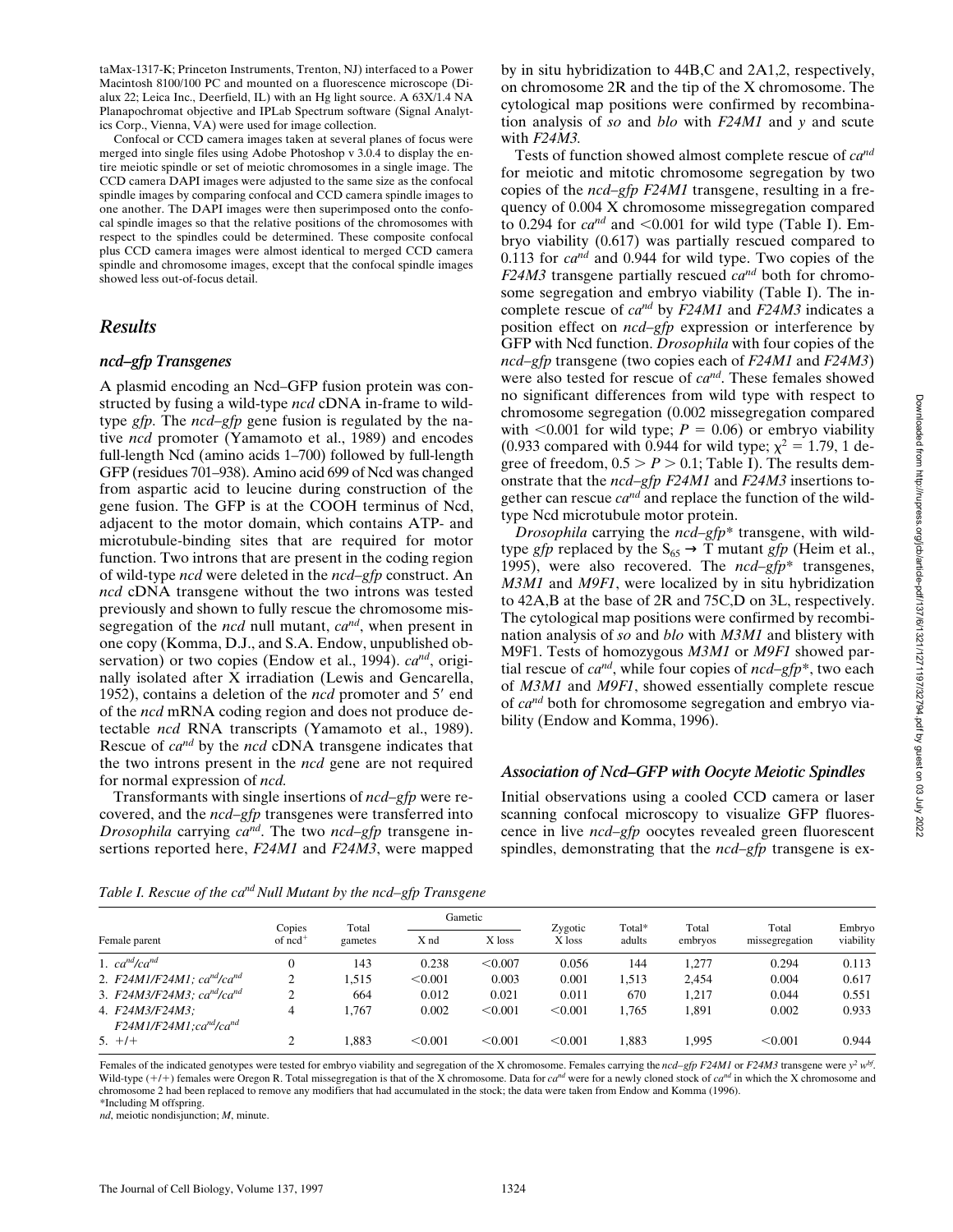pressed and can be detected in live oocytes. The spindle fluorescence indicated that the Ncd–GFP fusion protein is associated with the oocyte meiotic spindle, as observed previously for wild-type Ncd using antibody staining (Hatsumi and Endow, 1992*a*; Matthies et al., 1996). Association of Ncd–GFP with meiotic spindles permits analysis of meiotic spindle dynamics in live oocytes of *Drosophila.*

Live *ncd–gfp* oocytes were prepared for observation by dissection from ovaries either under halocarbon oil or into *Drosophila* PBS (Robb, 1969), followed by mounting under oil. Oocytes dissected under oil were interpreted to be nonactivated, by comparison with nonactivated fixed oocytes prepared by dissecting ovaries directly into fixative. Oocytes dissected into *Drosophila* PBS showed dramatic changes in the spindle, including meiosis I spindle elongation and assembly of tandem meiosis II spindles. These oocytes are interpreted to be activated since the cytological changes in the spindle are consistent with oocyte activation, as evidenced by analysis of normally activated fixed eggs. These results are described below.

#### *Meiotic Spindle Dynamics in Nonactivated Live Oocytes*

Spindles of nonactivated live *ncd–gfp* oocytes, prepared by dissection from ovaries of females under halocarbon oil, could be observed through the chorion by laser scanning confocal microscopy. The tapered bipolar spindles, located near the base of the dorsal appendages, were brightly fluorescent with Ncd–GFP (Fig. 1). The dark region in the center of the fluorescent spindles was presumed to correspond to the chromosomes, which exclude Ncd–GFP. This was confirmed by antibody staining of nonactivated fixed oocytes. Spindles of nonactivated live oocytes imaged without removal of the chorion were relatively stable, remaining in the same position throughout the 15–30 min periods of image collection with little or no net change in length or orientation. The spindle shown in Fig. 1 was from a *cand* oocyte with four copies of the *ncd–gfp*\* transgene. Stable metaphase I meiotic spindles were also observed in nonactivated live oocytes with one copy of the

*Figure 1.* Meiosis I spindle in a nonactivated live *ncd–gfp\** oocyte. The image was taken from a time lapse series of an *ncd–gfp\** oocyte that was prepared by dissection under oil. The spindle was relatively stable, showing only slight changes in position and orientation during the 16.5-min observation time. Bar,  $5 \mu m$ .

*ncd–gfp*\* transgene or four copies of the *ncd–gfp* transgene.

Despite their relatively stable positions, dynamic changes in the spindles of nonactivated live oocytes were occurring that could be detected over time. These changes comprised small lengthwise extensions and contractions of the spindles and alternating clockwise and counter clockwise rotational movements around their long axis, as diagrammed in Table II. These slight movements of the spindle were observed in all of the nonactivated live oocytes that were imaged  $(n = 13)$  and were best analyzed by animating the time lapse images and determining differences in orientation and position of the spindles over time. The spindles of most nonactivated live oocytes showed both extensions/contractions and rotational movements, but no net change in length or position over time (Table II). Spindles of several oocytes showed more extensive movements: one spindle rotated two to three revolutions around its long axis during the first 4 min of image collection before assuming a more stable position, and one spindle rotated approximately a quarter turn over the 16.5-min observation time. Another spindle moved lengthwise a quarter of its length and then returned to its original position, and one spindle elongated  $\sim$ 75% of its length. The oocyte containing this last spindle may have been unintentionally activated by the continuous laser irradiation. With the exception of this oocyte, none of the nonactivated live oocytes with intact chorions showed changes in the spindle that resembled completion of meiosis I and progression into meiosis II. These oocytes were therefore interpreted as arrested in meiosis I.

The spindles of nonactivated live oocytes were typically observed through the chorion. Removal of the chorion from the live oocytes resulted in changes that included elongation of the spindle followed by the formation of two tandem meiosis II spindles. These changes are consistent with oocyte activation and occurred even though the oocytes were dissected under oil and the chorion was removed under oil. These changes were observed in 3/3 oocytes that were prepared in this manner and observed. Perturbation of nonhydrated *Drosophila* oocytes can therefore cause oocyte activation, resulting in re-entry into meiosis and completion of the meiotic divisions.



*Table II. Spindle Movement in Nonactivated Live Oocytes*

\*Barely detectable rotational movement.

*CW*, clockwise; *CCW*, counter clockwise.

Spindle movements are shown of nonactivated live oocytes  $(n = 13)$  that were prepared under oil and imaged for 15–30 min. The schematic diagrams illustrate the types of movement that were detected. The oocyte in which the spindle underwent a net elongation may have been unintentionally activated by the continuous laser irradiation. The spindle movements of the other oocytes did not resemble resumed meiotic divisions.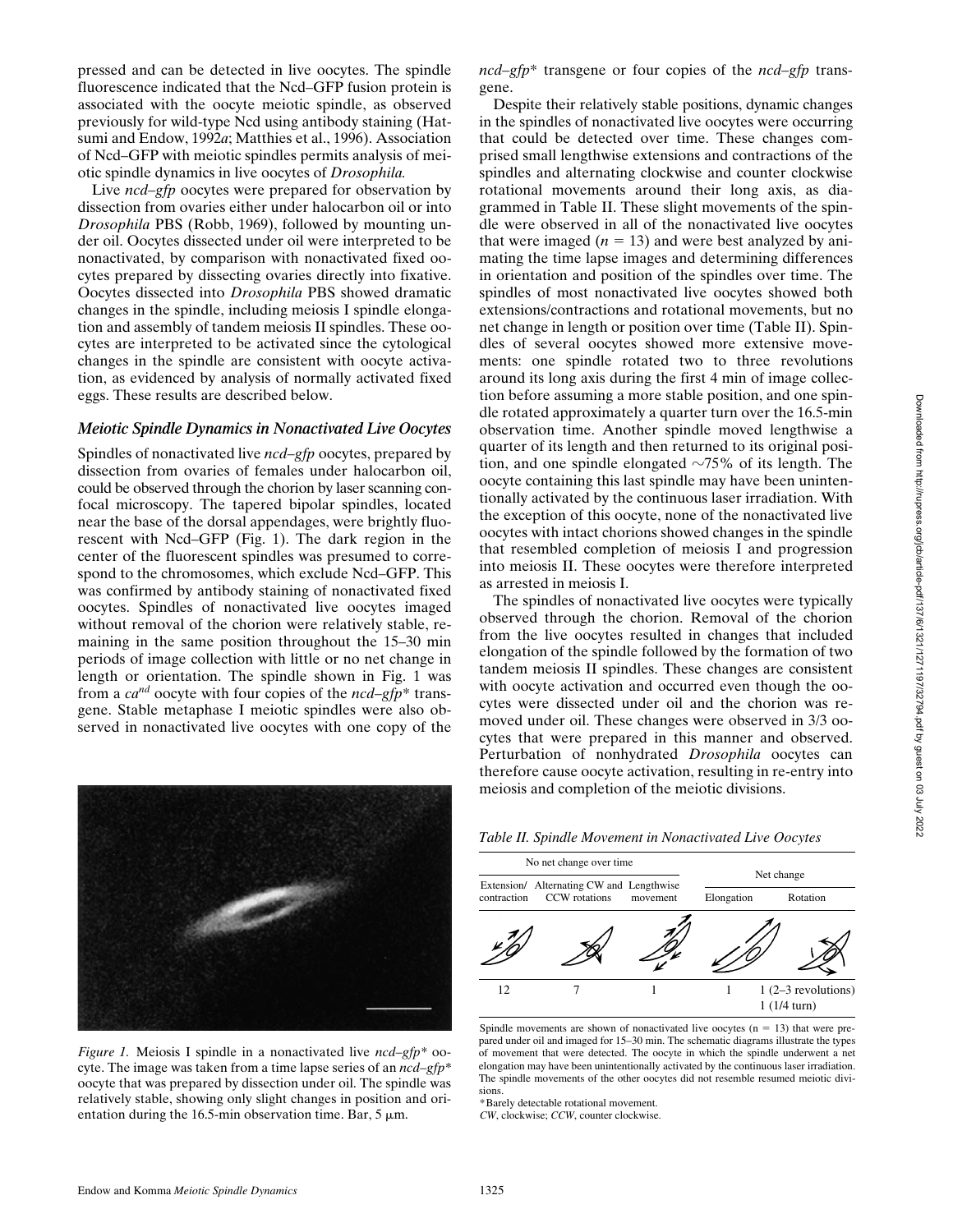Chromosomes associated with the meiotic spindles could not be visualized in nonactivated live *ncd–gfp* oocytes in the absence of further perturbating treatments, such as injection of fluorescent DNA dyes, that could cause oocyte activation. Nonactivated fixed *ncd–gfp* and wildtype oocytes were therefore prepared and stained with anti- $\alpha$ -tubulin antibody and DAPI for comparison with spindle images from nonactivated live *ncd–gfp* oocytes and determination of the chromosome configurations. Metaphase I–arrested spindles in nonactivated fixed wild-type oocytes, merged with DAPI-stained chromosomes, are shown in Fig. 2. The fluorescent spindles visualized by tubulin antibody staining are similar in appearance to the Ncd–GFP fluorescent spindles. The highly condensed metaphase I chromosomes are present in the center of the spindle, in a position corresponding to the dark regions in the spindles visualized with Ncd–GFP. The spindles stained with anti-tubulin antibody also showed a dark region in the center corresponding to the chromosomes. The small dotlike chromosome 4 could be observed either associated with the remainder of the chromosomes and identified as a small protrusion at the ends of the chromosome mass (Fig. 2 *A*, *arrows*), or separated from the rest of the chromosomes and positioned closer to the poles (Fig. 2 *B*, *arrows*). The spindle and chromosome configurations of nonactivated fixed *ncd–gfp* oocytes, prepared using the same methods as nonactivated fixed wild-type oocytes and stained with anti-tubulin antibody and DAPI, were similar in appearance to the spindles and chromosomes shown in Fig. 2.

## *Rotation of the Meiotic Spindle in Activated Live Oocytes*

Oocytes were also prepared by dissection from ovaries of *ncd–gfp* or *ncd–gfp*\* females into *Drosophila* PBS (Robb, 1969). Mature oocytes, visibly swollen by the brief  $\langle$  <3 min) immersion in the undiluted saline solution, were transferred to a drop of halocarbon oil on a slide, the chorion was removed from the anterior of the oocyte, and a coverslip was mounted over the oocytes. Time lapse images collected for periods of 15–50 min by laser scanning confocal microscopy showed that the meiotic spindles of live oocytes prepared by immersion in *Drosophila* PBS exist in a highly dynamic state. As an example, the spindle shown in Fig. 3 was first observed parallel to the oocyte surface (Fig. 3 *A*). The spindle elongated (Fig. 3 *B*), contracted, and then underwent an acute pivoting movement (Fig. 3 *C*) that reoriented the spindle from its initial position parallel to the oocyte surface into a position perpendicular to the oocyte cortex (Fig. 3 *D*). Fig. 3 *D* shows an image looking down the long axis of the spindle formed by the spindle poles, with the dark "holes" corresponding to the chromosomes, based on fixed oocytes and embryos stained for tubulin and DNA. The spindle remained in this position for at least 9.2 min, rotating around its long axis.

Rotations of the spindle around its long axis, after pivoting vertical to the cortex, were either clockwise or counter clockwise, or rapidly alternating clockwise and counter clockwise rotations. Spindles of 11 oocytes were analyzed after pivoting. Six spindles showed only rapidly alternating rotations, three rotated clockwise accompanied by rapidly alternating rotations, one only rotated clockwise, and two rotated counter clockwise and also showed rapidly alternating rotations.

Spindles of oocytes prepared by immersion in *Drosophila* PBS could rotate around their long axis before or after pivoting vertical to the oocyte surface, and several spindles elongated or contracted, as shown in Fig. 3. Microtubules, either single fibers or bundles, could be seen in images in which the spindles were cross-sectioned, projecting out from the spindles. Comparison of successive images in the time lapse sequences gave the impression that rapid shortening and elongation of the spindle microtubules was occurring and that the spindle was in a highly dynamic state.

## *Meiosis I to II Progression in Activated Live Oocytes*

Spindles of oocytes that were prepared by immersion in *Drosophila* PBS could spontaneously complete the meiosis I and II divisions, permitting, for the first time, visualization of spindle dynamics during the transition from meiosis I to II. The meiosis I spindle shown in Fig. 4 *A* was



*Figure 2.* Metaphase I spindles in nonactivated fixed wild-type oocytes. Fixed oocytes were stained with anti–a-tubulin antibody (*red*) and DAPI (*green*) to visualize meiotic spindles and chromosomes. The position of the chromosomes in the spindle corresponds to the dark hollow in the center of the spindle in the live *ncd–gfp\** oocyte (Fig. 1). The dot-like fourth chromosomes (*arrows*) were found either (*A*) associated with the condensed mass of chromosomes or (*B*) positioned closer to the poles in the metaphase I spindles. Bar, 5  $\mu$ m.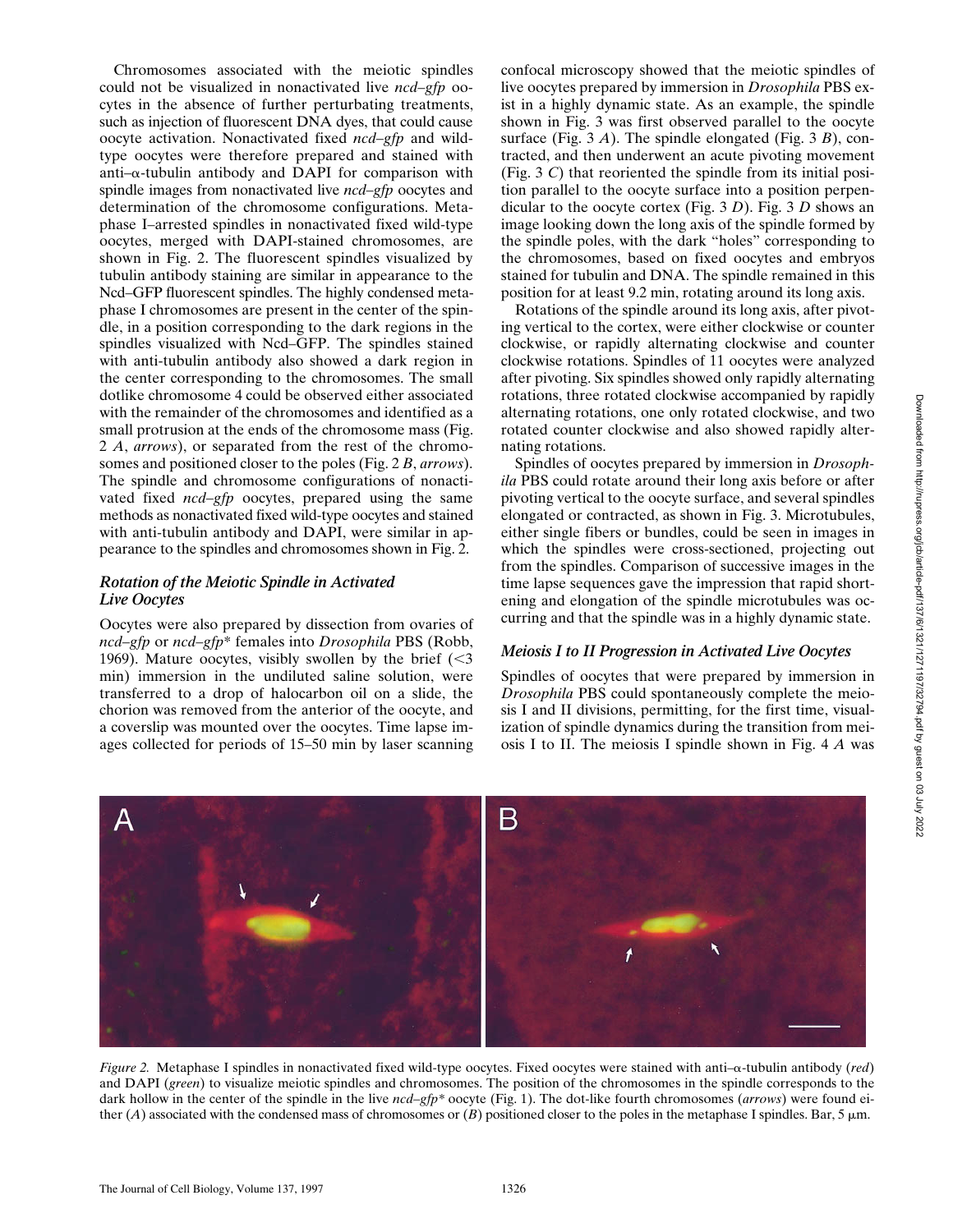

positioned obliquely to the oocyte surface and was viewed from an angle that allowed imaging of the entire spindle. The spindle extended into an elongated, tapered meiosis I spindle (Fig. 4 B), measuring  $\sim$ 30  $\mu$ m from pole to pole, and then rapidly reassembled into two tandemly arrayed meiosis II spindles (Fig. 4, *C* and *D*). Assembly of the tandem meiosis II spindles occurred by the formation of a bright focus of Ncd–GFP in the center of the elongated meiosis I spindle (Fig. 4 *B*, *arrow*), followed by the establishment of two central spindle poles. The tandem meiosis II spindles were interpreted to assemble by rapid sliding of the spindle microtubules against one another, based on the movements of the spindle observed in the time lapse sequence. The transition into meiosis II occurred without disassembly of the meiosis I spindle and involved reorganization of the spindle fibers into the two tandem meiosis II spindles.

The time required to complete the meiotic divisions was determined by analysis of oocytes for which a complete sequence of meiosis I and II had been recorded. Meiosis I and II in time lapse sequences of three oocytes with four copies of the  $ncd-gfp$  transgene each lasted  $\sim$ 2.5–5 min, giving an estimate of  $\sim$ 5–10 min for completion of both divisions. In a previous study by other workers, eggs were collected for 5 min and fixed after an additional 5 min for a total development time of 5–10 min, and then stained and analyzed (Riparbelli and Callaini, 1996). 37% of the eggs were in meiosis I, 51% were in meiosis II, and 12% were in mitosis. This distribution is consistent with our estimate of  $\sim$ 5–10 min for completion of both meiotic divisions.

To determine if the spindles observed in activated live *ncd–gfp* oocytes resembled those of normally activated eggs, wild-type embryos collected at 0 to 12–15-min intervals were fixed and stained with anti-tubulin antibody and DAPI. The meiosis II spindles of normally activated fixed eggs were typically perpendicular to the cortex and aligned in tandem (Fig. 5). A faint ring-like central spindle pole body consisting of foci of tubulin with radiating microtubules could be observed between the two meiosis II spindles (Fig. 5 *A*, *arrow*). Other spindles showed only diffuse tubulin staining in the region between the two meiosis II spindles (Fig. 5 B). The central pole body of meiosis II spindles of normally activated fixed eggs was also stained by anti-Ncd antibody (not shown).

#### *A Loss-of-function ncd Mutant and ncd–gfp Transgene*

*ncd2* is a classical mutant of *ncd* that was originally isolated after EMS mutagenesis. The mutant was shown to fail to complement *cand* for chromosome missegregation (O'Tousa and Szauter, 1980), but a large-scale genetic analysis of the effects of *ncd2* has not been reported previously. Tests of *ncd2* mutant females showed markedly reduced embryo vi-

*Figure 3.* Meiotic spindle dynamics in an activated live *ncd–gfp* oocyte. Images from a time lapse series showing, from top to bottom, the spindle initially positioned parallel to the surface of the oocyte ( *A*) and elongation of the spindle ( *B*), followed by contraction and pivoting (*C*) into a vertical position with respect to the oocyte surface ( *D*). The spindle remained in this position at least 9.2 min after pivoting, rotating around its long axis. Time in minutes and seconds is shown on each image. Bar,  $5 \mu m$ .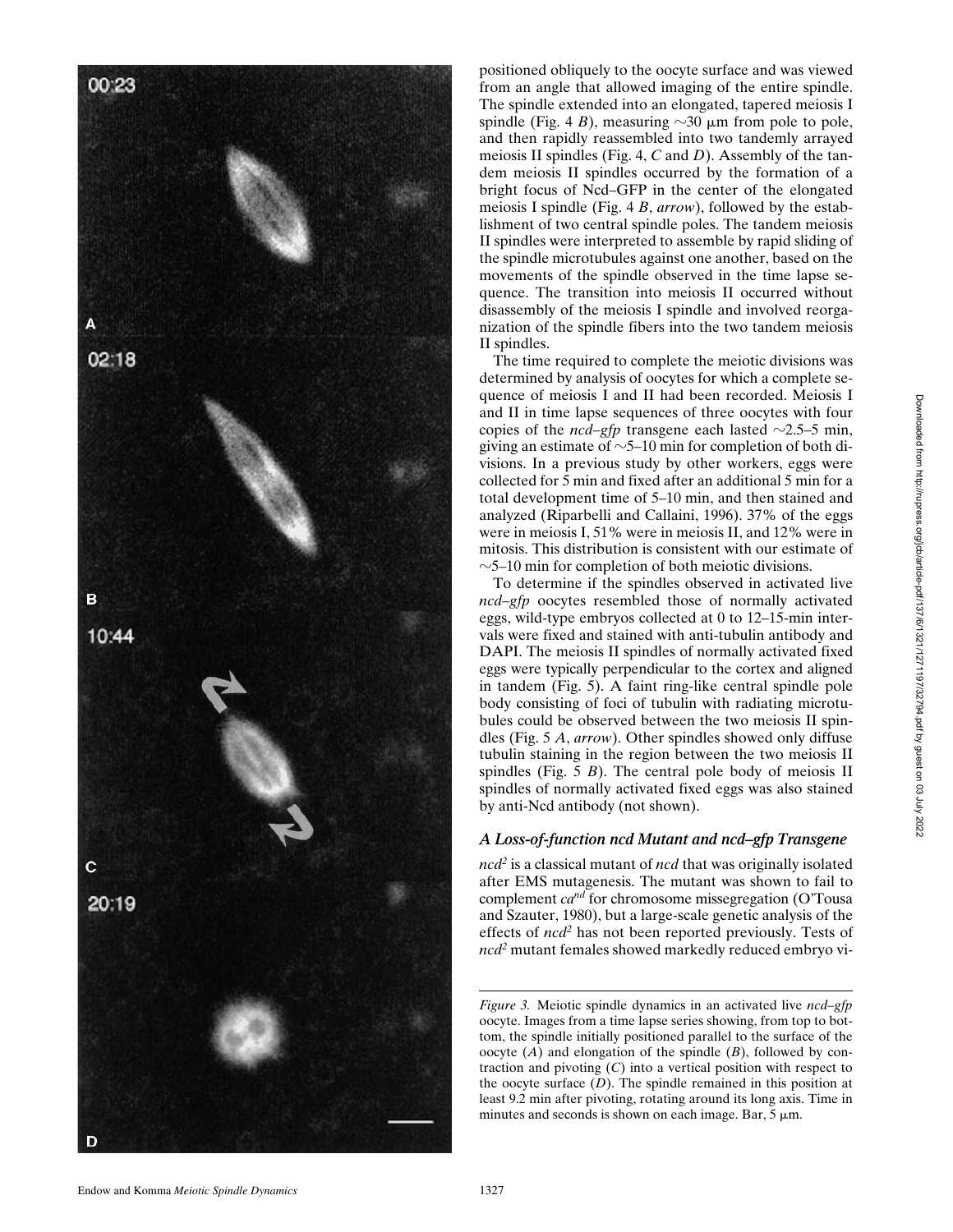

ability and elevated chromosome nondisjunction and loss compared to wild type (Table III). *ncd*<sup>2</sup> shows a slightly more severe effect on embryo viability (0.098) than *cand* (0.113), but there is no significant difference in total X chromosome missegregation between *ncd*<sup>2</sup> and  $ca^{nd}$  ( $\chi^2$  = 0.371, 1 degree of freedom,  $0.5 < P < 0.9$ ). Chromosome missegregation is fully rescued in heterozygous  $ncd^2$  + females, but embryo viability (0.810 compared to 0.944 for wild type) is only partially rescued (Table III).  $ncd^2$  therefore behaves like a loss-of-function mutant of *ncd* with respect to chromosome segregation and shows a small semidominant effect on embryo viability. The mutant *ncd*<sup>2</sup> gene is transcribed (Yamamoto et al., 1989), and the mutant protein is spindle-associated (Hatsumi and Endow, 1992a). The cytological effects of *ncd*<sup>2</sup> on meiotic spindles were found previously to be the same as those of *cand* (Hatsumi and Endow, 1992 *b*).

Sequence analysis of the coding region of  $n c d<sup>2</sup>$  revealed four amino acid changes,  $G_{446} \rightarrow R$ ,  $A_{566} \rightarrow S$ ,  $G_{696} \rightarrow A$ , and  $N_{697} \rightarrow S$ , compared to wild-type Ncd. The  $G_{446} \rightarrow R$ missense mutation affects a glycine residue in the ATPbinding motif of Ncd, IFAYGQTGSGKTYTMD**G**, that is highly conserved among the kinesin proteins. This amino acid change is the likely cause of the loss of function of  $\text{ncd}^2$ . Of the other changes in  $\text{ncd}^2$ ,  $A_{566} \rightarrow S$  is a conservative amino acid change,  $G_{696} \rightarrow A$  lies outide the motor domain, and  $N_{697} \rightarrow S$  is a polymorphism found in some presumed wild-type strains. No other nucleotide substitutions were found in *ncd*<sup>2</sup> that result in missense mutations, or changes in the introns or intron/exon boundaries compared to  $ncd^+$ .

The  $G_{446} \rightarrow R$  missense mutation, but not the other 3 amino acid changes in *ncd 2* , was introduced into an *ncd–*  $gfp^*$  plasmid containing the  $S_{65} \rightarrow T$  mutant  $gfp$ , and the plasmid was injected into embryos for germline transformation. Transformants carrying the *ncd*<sup>2</sup>-gfp\* transgene were recovered, and the transgenes were made homozygous in *cand* females. The *ncd2* –gfp\* transgene that was analyzed in this study is designated  $M4FI$ . The  $ncd^2$ -gfp<sup>\*</sup> *cand* females showed poor fertility, high egg inviability, and elevated chromosome missegregation that paralleled the effects of *ncd*<sup>2</sup> (Table III). The effects of the *M4F1 ncd*<sup>2</sup>*gfp*\* transgene on chromosome segregation were not significantly different from those of  $ncd^2$  ( $\chi^2 = 0.944$ , 1 d.f.,  $0.5 < P < 0.9$ ), although *M4F1* showed a slightly more severe effect on embryo viability (0.085) than *ncd*<sup>2</sup> (0.098). Females carrying one copy of *M4F1* together with one  $ncd^+$  allele (*M4F1*;  $ca^{nd}/+$  females) showed complete rescue for chromosome segregation, but embryo viability (0.886 compared with 0.944 for wild type) was only par-

*Figure 4.* Meiosis I to meiosis II progression in an activated live *ncd–gfp* oocyte. Time lapse images showing, from top to bottom, the meiosis I *ncd–gfp* oocyte spindle ( *A*), elongation of the meiosis I spindle (*B*), reassembly into two tandem meiosis II spindles, and progression into meiosis II ( *C* and *D*). Time in minutes and seconds is shown on each image. The arrow ( *B*) indicates a bright focus of Ncd–GFP where the central spindle poles form. The spindles are positioned obliquely to the oocyte cortex, permitting the meiosis I and II spindles to be completely imaged. The interior of the oocyte is to the left. Bar,  $10 \mu m$ .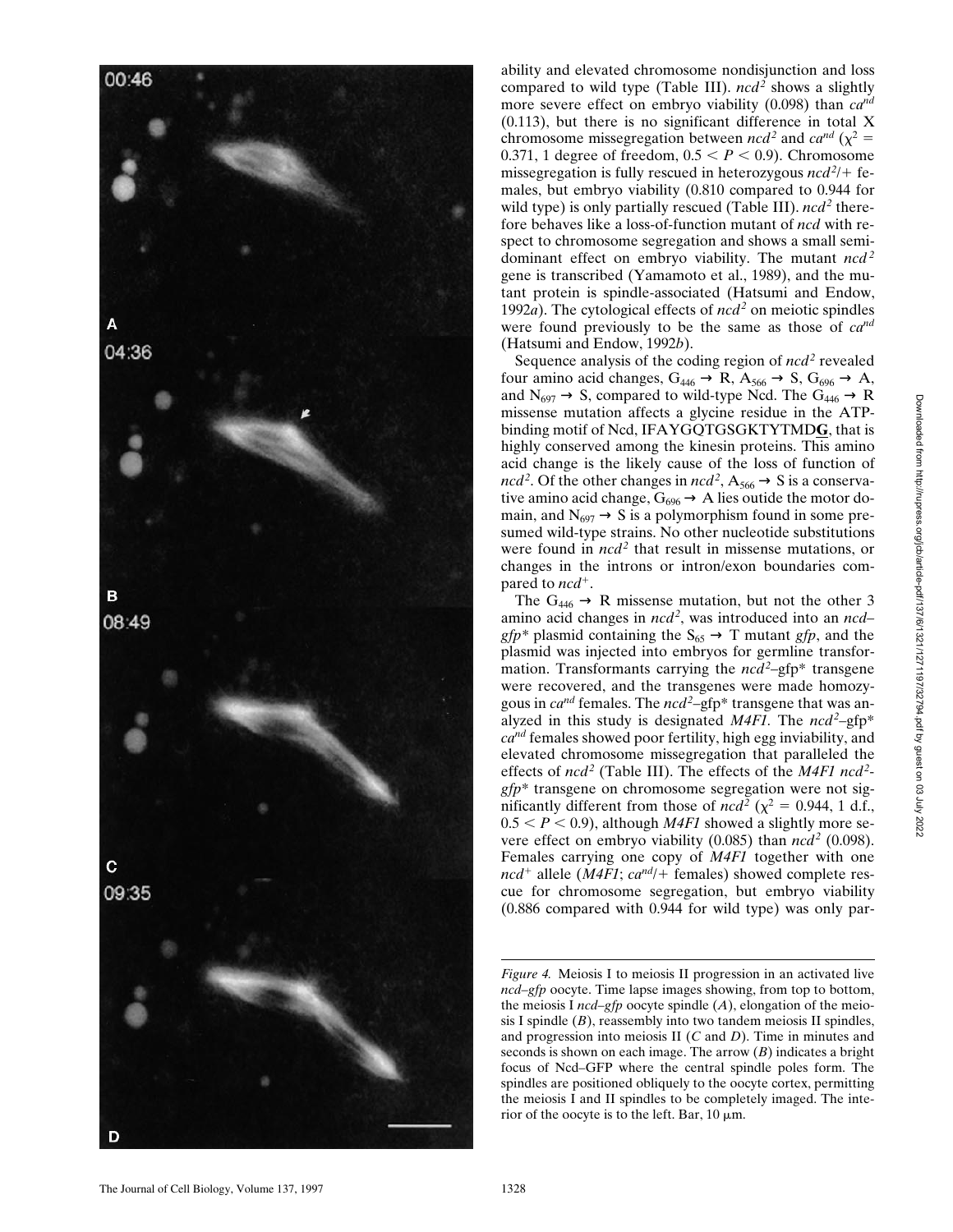

*Figure 5.* Meiosis II spindles in normally activated fixed wild-type eggs. Normally oviposited wild-type eggs were fixed and stained with anti–a-tubulin antibody (*red*) and DAPI (*green*) to visualize the spindles and chromosomes. The meiosis II spindles are perpendicular to the cortex and are viewed down their long axis. The bottom spindle in each image, which is closer to the surface of the embryo, is slightly delayed relative to the more internal spindle; this is probably an artifact caused by the time required for penetration of the fixative. (*A*) Meiosis II spindles in early (*bottom*) and mid- (*top*) anaphase. The faint central spindle pole body (*arrow*), which consists of foci of tubulin in a ring-like array with radiating microtubules, can be observed in the region between the two spindles. (*B*) Meiosis II spindles in mid- (*bottom*) and late (*top*) anaphase. The central spindle pole body appears as a diffuse array of microtubules between the two spindles. Bar,  $10 \mu m$ .

tially rescued (Table III). The *M4F1 ncd<sup>2</sup>-gfp*\* transgene therefore closely parallels the *ncd*<sup>2</sup> mutant allele in its effects on chromosome segregation and embryo viability.

#### *Meiotic Divisions in Loss-of-Function Mutant Oocytes*

Green fluorescent spindles were not detected in nonactivated live *ncd*<sup>2</sup>-gfp\* oocytes prepared by dissection under halocarbon oil and observed by laser scanning confocal microscopy. Nonactivated fixed oocytes stained with  $\alpha$ -tubulin antibody and DAPI to visualize spindles and chromosomes contained unstained or faintly stained spindles, or partially formed abnormal spindles (not shown). Fully formed meiosis I spindles were not observed in the nonactivated fixed mutant oocytes ( $n = 104$ ), even though mature oocytes were selected for the cytological analysis. The condensed meiotic chromosomes associated with the spindles also appeared to be at an earlier stage than chromosomes in nonactivated fixed wild-type mature oocytes. It is therefore probable that spindle assembly and maturation of the *ncd2* –*gfp*\* mutant oocytes is delayed relative to wild type.

Live *ncd2* –*gfp*\* oocytes, prepared by dissection into *Drosophila* PBS, contained green fluorescent spindles, provid-

| Table III. The ncd <sup>2</sup> -gfp* Transgene Fails to Rescue the ca <sup>nd</sup> Null Mutant |  |  |
|--------------------------------------------------------------------------------------------------|--|--|
|--------------------------------------------------------------------------------------------------|--|--|

| Female parent                | Copies<br>of $ncd^2$ | Total<br>gametes | Gametic |         |                   | Total* | Total   | Total          |                     |
|------------------------------|----------------------|------------------|---------|---------|-------------------|--------|---------|----------------|---------------------|
|                              |                      |                  | X nd    | X loss  | Zygotic<br>X loss | adults | embryos | missegregation | Embryo<br>viability |
| 1. $ca^{nd}/ca^{nd}$         |                      | 143              | 0.238   | < 0.007 | 0.056             | 144    | 1.277   | 0.294          | 0.113               |
| 2. $ca^{nd}/+$               |                      | .569             | 0.003   | < 0.001 | < 0.001           | 1.567  | 1.748   | 0.003          | 0.896               |
| 3. $ncd^2lnc d^2$            |                      | 79               | 0.101   | 0.127   | 0.127             | 155    | 1,582   | 0.355          | 0.098               |
| 4. $ncd^2/+$                 |                      | .829             | < 0.001 | < 0.001 | < 0.001           | 1,830  | 2,258   | < 0.001        | 0.810               |
| 5. $M4F1/M4F1$ ; $cand/cand$ | ◠                    | 86               | < 0.012 | 0.326   | 0.070             | 98     | 1.153   | 0.396          | 0.085               |
| 6. $M4F1:ca^{nd}/+$          |                      | 3.322            | < 0.001 | 0.001   | < 0.001           | 3,321  | 3.747   | 0.001          | 0.886               |
| $7. +/+$                     |                      | .883             | < 0.001 | < 0.001 | < 0.001           | 1,883  | 1,995   | < 0.001        | 0.944               |

Females carrying the *ncd*<sup>2</sup> mutant allele of *ncd* or the *ncd*<sup>2</sup>–*gfp*\**M4F1* transgene were tested for embryo viability and segregation of the X chromosome. Females carrying the  $ncd^2-gfp*M4FI$  transgene were  $y^2 w^{bf}$ . Total missegregation is that of the X chromosome. The data shown for  $ncd^2ncd^2$  were obtained using a newly recloned  $ncd^2$  allele. Data from Table I for  $ca^{nd}$  and  $+$  females are shown for comparison.

\*Including M offspring.

*nd*, meiotic nondisjunction; *M*, minute.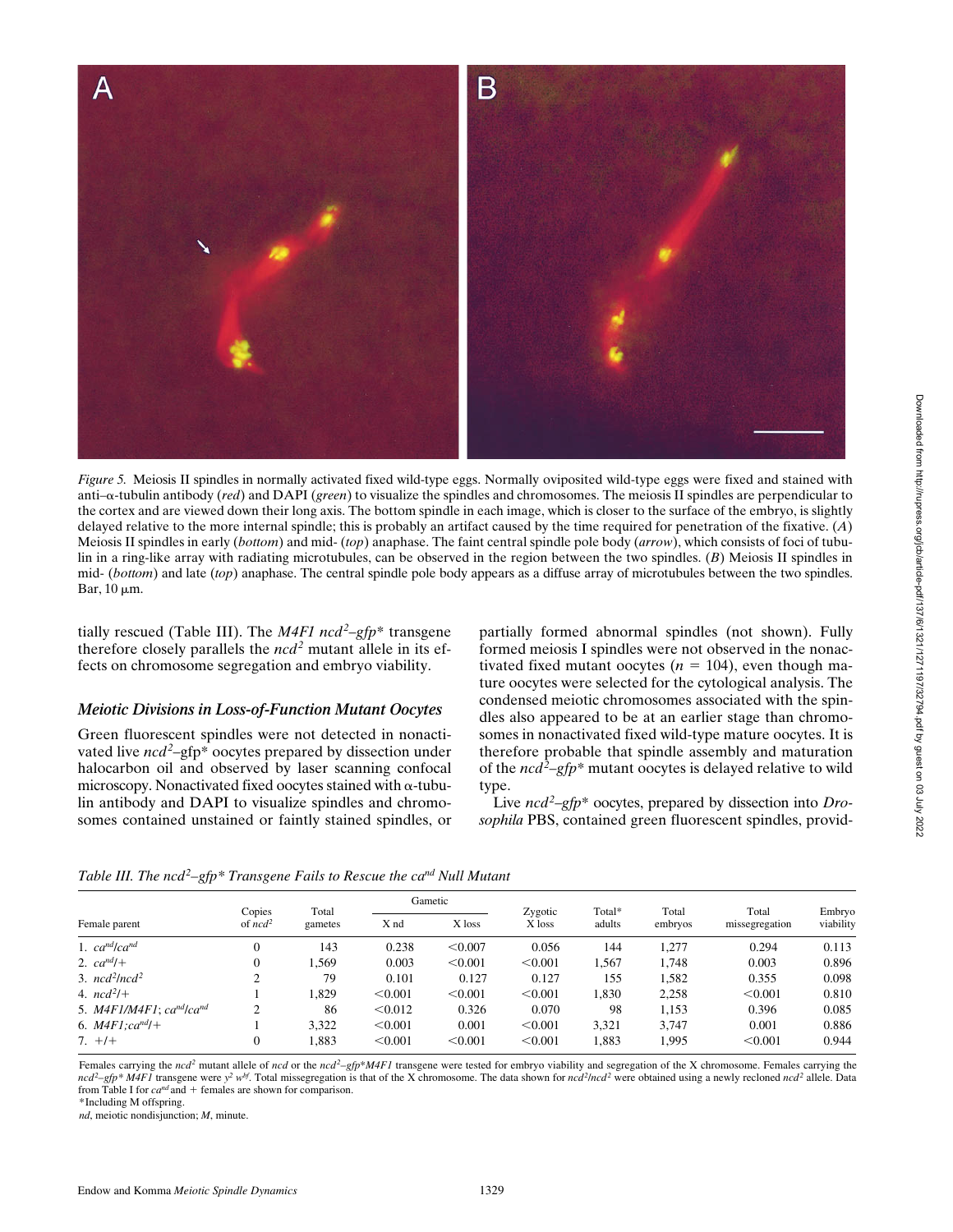ing evidence that the *ncd2* –*gfp*\* transgene is expressed and the Ncd<sup>2</sup>-GFP\* protein is associated with meiotic spindles. The basis of the ability to visualize spindles in activated live oocytes but not nonactivated live oocytes is not certain, but is likely to be due to changes in the oocyte that occur upon activation. The spindles in the live mutant oocytes were activated to complete the meiotic divisions, but the divisions were highly abnormal. In the time lapse series shown in Fig. 6, a spindle was initially observed that appeared to be formed of closely apposed spindles (*A* and *B*). The spindle was interpreted to be in meiosis I, based on the subsequent events in the time lapse sequence. Multiple poles arose by separation of the spindles at the poles (Fig. 6 *C*, *arrows*). The spindles failed to extend into the highly elongated meiosis I spindles typical of wild-type oocytes. A small focus of Ncd<sup>2</sup>–GFP\* formed in part of the spindle (Fig. 6 *C*, *arrowhead*), marking the position of the meiosis II-like central spindle poles, but normal meiosis II spindles failed to form. Instead, a short multipolar spindle arose by movement of the newly formed central spindle poles away from the rest of the spindle, pulling on microtubules attached to the original poles (Fig. 6, *D–H*).

Although spindles in most of the activated live mutant oocytes failed to elongate into typical meiosis I spindles, spindles in 2 of the 23 mutant oocytes that were recorded did show elongation typical of wild-type meiosis I spindles. Elongation of spindles in these two oocytes was followed by the formation of two independent pairs of central spindle poles in the closely apposed spindles that comprised

the spindle; movement of the new poles in opposite directions resulted in the formation of cruciform spindles.

Multiple spindles were present in some activated live mutant oocytes that arose by separation of meiotic spindles into several spindle-like components. As an example, the time lapse series in Fig. 7 shows three spindles that were separated from one another when initially observed. Movement of the spindles in different directions caused them to become somewhat more widely separated (Fig. 7, *A–C*). The spindle fibers in the centers of the spindles then began fragmenting (Fig. 7, *D–H*), releasing the poles from the spindles (*G* and *H*). Fluorescent particles, presumed to be microtubule fragments bound to Ncd<sup>2</sup>–GFP\*, were observed in the cytoplasm and formed a hazy network in the center of the spindles (Fig. 7, *E–H*). The released poles of the spindles moved far from the original site of the spindles and could be observed in the oocyte after the time lapse imaging, separated from one another by as much as  $75-80 \mu m$ .

Progression of the meiotic divisions was slow in the activated live mutant oocytes compared with wild-type oocytes, requiring 30 min or longer for completion of two divisions, and spindles in some mutant oocytes continued dividing after the initial two divisions without undergoing disassembly.

Spindles in normally activated fixed mutant eggs were examined for comparison with spindles in activated live mutant oocytes. Mutant eggs in various stages of the meiotic divisions were collected at 0–15 min intervals, fixed,



*Figure 6.* Meiotic divisions in an activated live *ncd<sup>2</sup>*-gfp<sup>\*</sup> mutant oocyte. Images from a time lapse sequence of an activated live *ncd*<sup>2</sup>*gfp*\* mutant oocyte show, from left to right and top to bottom, the spindle consisting of closely apposed separate spindles (*A* and *B*), separation of the spindle poles (*C*, *arrows*), and the formation of a small focus of Ncd<sup>2</sup>–GFP\* (*C*, *arrowhead*) that marks the position of the central spindle poles. Movement of the new spindle poles away from the rest of the spindle (*D–H*) caused a short multipolar spindle to form  $(H)$  due to the attachment of the microtubules to the original poles. Time in minutes and seconds is indicated on each frame. Bar, 10  $\mu$ m.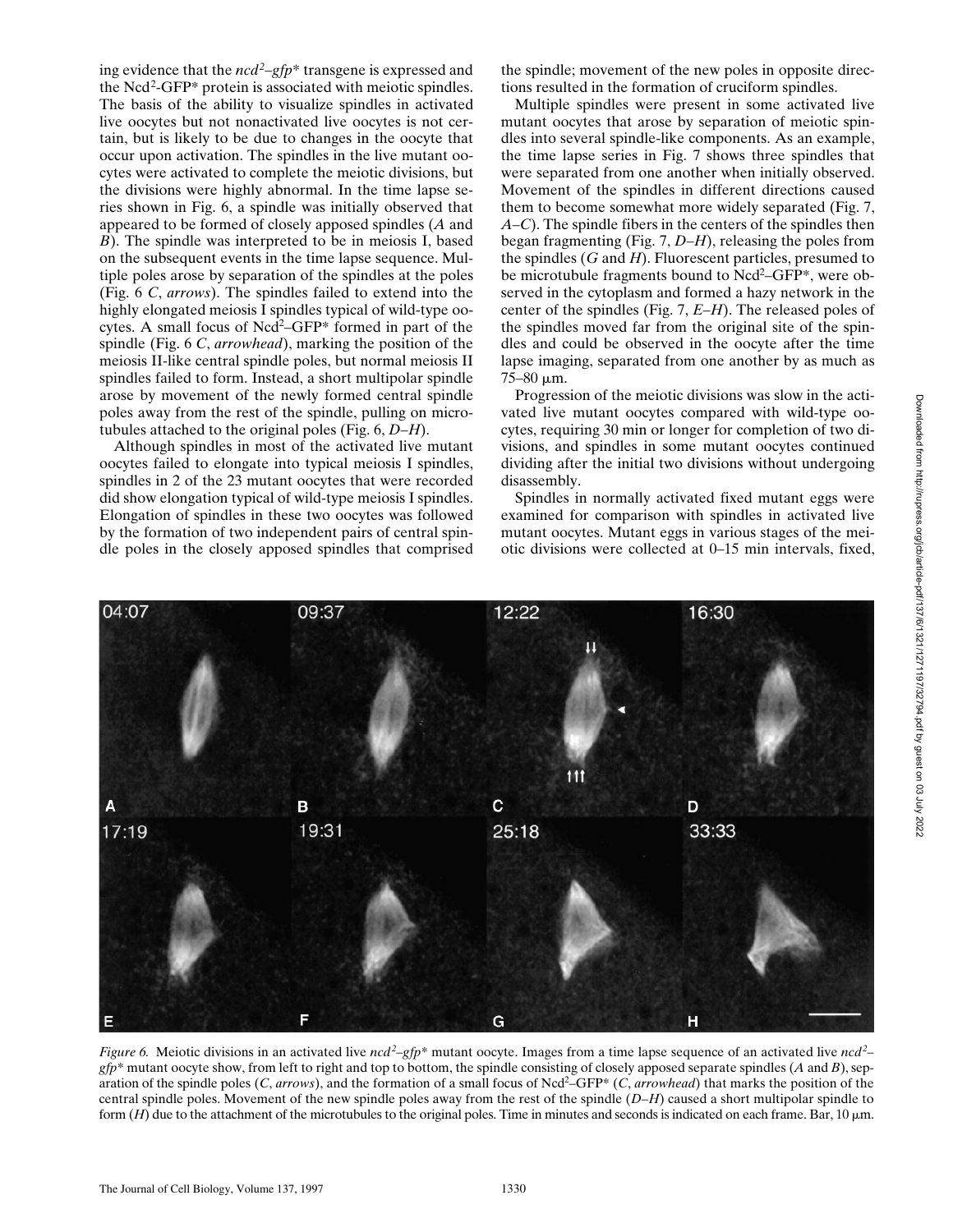

*Figure 7.* Release of spindle poles in an activated live  $ncd^2-gfp^*$  mutant oocyte. Time lapse images of an activated live  $ncd^2-gfp^*$  mutant oocyte show, from left to right and top to bottom, three spindles that were initially separated from one another moving in different directions to become somewhat more widely separated (*A–C*), fragmentation of spindle fibers in the centers of the spindles (*D–H*), and release of the spindle poles (*G* and *H*). Fluorescent particles are present in the cytoplasm and form a hazy network in the center of the spindles (*E–H*). These are probably microtubule fragments bound to Ncd<sup>2</sup>–GFP\*. Time in minutes and seconds is indicated on each frame. Bar,  $10 \mu m$ .

and stained with  $\alpha$ -tubulin antibody and DAPI to visualize the meiotic spindles and chromosomes. Anaphase I and metaphase II spindles in normally activated fixed *ncd2* – *gfp*\* mutant eggs are shown in Fig. 8. Several of the normally activated fixed mutant eggs exhibited a haze of microtubules associated with the meiotic spindles (Fig. 8 *A*), as observed in activated live mutant oocytes. Multiple spindles were present, both in meiosis I and II, with each of the separated chromosomes, including the small chromosome 4 (Fig. 8 *A*, *arrows*), associated with a spindle spur or spindle. The spindles were oriented obliquely or vertically with respect to the embryo cortex. The arrow in Fig. 8 *B* indicates a cross-sectioned spindle that is vertical, associated with a spindle spur, indicating that the mutant Ncd–GFP does not prevent reorientation of the spindles perpendicular to the cortex. One or more of the spindleassociated meiotic chromosomes in some eggs was widely separated from the others. For example, one of the 8 halfbivalent chromosomes was missing from the cluster of spindle-associated metaphase II chromosomes in one egg. The missing chromosome was found  $85-90 \mu m$  from the nearest chromosome in the cluster, associated with a small spindle remnant.

Normally activated fixed early eggs of *ncd<sup>2</sup>* –*gfp*\* mutant females frequently contained multiple spindle-associated chromosomes that exceeded the  $4N = 16$  number expected upon completion of the two meiotic divisions. The

spindles lacked centrosomes, like the oocyte meiotic spindles, and, in many eggs, were abnormal (either multipolar, branched, or spurred). The fixed mutant egg shown in Fig. 8 *C* contained 18 chromosomes or pairs of nondisjoined sister chromatids. Many of the chromosomes were separated from one another and associated with separate spindles, and some of the chromosomes showed anaphase configurations, as if they were in the process of dividing. One of these is indicated by an arrow. The spindles were located near the cortex of the egg, where the polar bodies are found in wild-type embryos. The egg was unfertilized, and no mitotic spindles were observed. The  $>4N$  chromosomes in this and other eggs probably arose by continued meiotic divisions of the maternal chromosomes. This interpretation is consistent with the more than two meiotic divisions that were observed in activated live mutant oocytes.

## *Discussion*

#### *GFP as a Fluorescent Tag to Monitor Meiotic Spindle Dynamics*

The meiotic divisions in oocytes of most organisms, including *Drosophila*, have not been directly visualized previously. Several steps after oocyte activation occur very rapidly and have not been observed even in rapid collections of eggs analyzed by fixation and antibody staining. These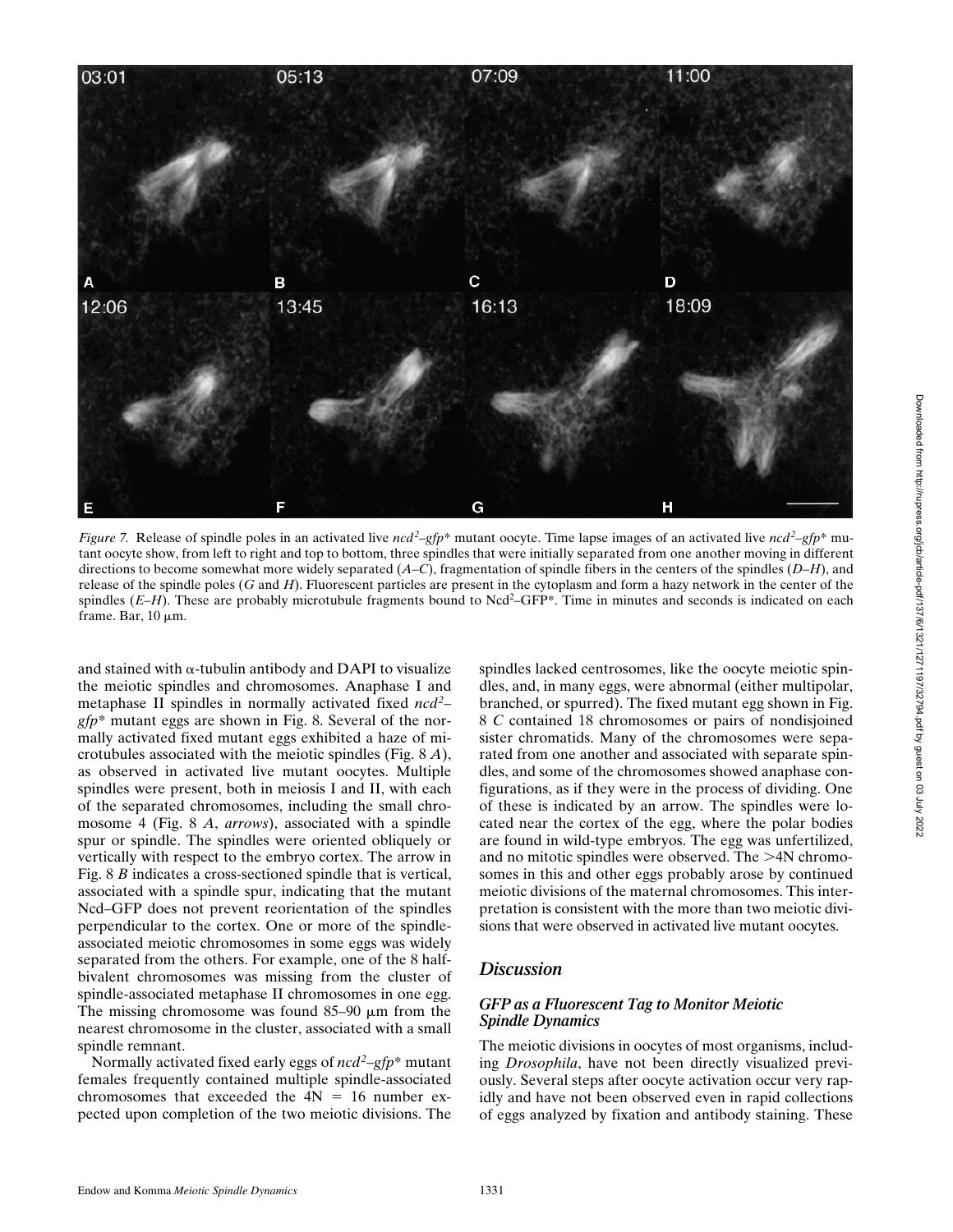

*Figure 8.* Meiotic divisions in normally activated fixed *ncd*<sup>2</sup>–*gfp*\* mutant eggs. Normally oviposited mutant *ncd*<sup>2</sup>–*gfp*\* eggs were fixed and stained with anti–a-tubulin antibody (*red*) and DAPI (*green*) to visualize the spindle microtubules and meiotic chromosomes. The cortex of the egg is nearer to the bottom of each of the images. (*A*) Late anaphase I half bivalents are segregating on separate spindles. The tiny fourth chromosomes (*arrows*) are associated with spindle spurs or small spindles. A hazy mass of tubulin-positive material is present in the central region of each spindle and is interpreted to be fragmented microtubules. The spindles at the top and bottom are bent or skewed, and the spindle in the middle is positioned obliquely with respect to the cortex. (*B*) Metaphase II chromosomes are associated with separate spindles or spindle spurs. The spindles are positioned obliquely or vertically (*arrow*) with respect to the cortex. The spindle indicated by the arrow is cross-sectioned and joined to a spindle spur with an associated chromosome. (*C*) Continued spindle-associated divisions of the maternal chromosomes after the initial two divisions. The egg contained 18 spindle-associated chromosomes or nondisjoined sister chromatids, more than the number of chromosomes expected after completion of the two meiotic divisions. Several of the chromosomes appear to be dividing. An anaphase chromosome configuration is indicated by the arrow. The spindles lack centrosomes and are present near the cortex, where the polar bodies are found in wild-type embryos. The egg was unfertilized and contained no mitotic spindles. Bars,  $10 \mu m$ .

steps include the expansion/contraction of the spindle, spindle rotations, and the acute pivoting movement that reorients the spindle into a position perpendicular to the cortex before completion of the meiotic divisions.

Fusion of *ncd* to *gfp* and expression of the gene fusion in *Drosophila* under the control of the wild-type *ncd* promoter targets the fluorescent motor–GFP fusion protein to the meiotic spindle, permitting visualization of meiotic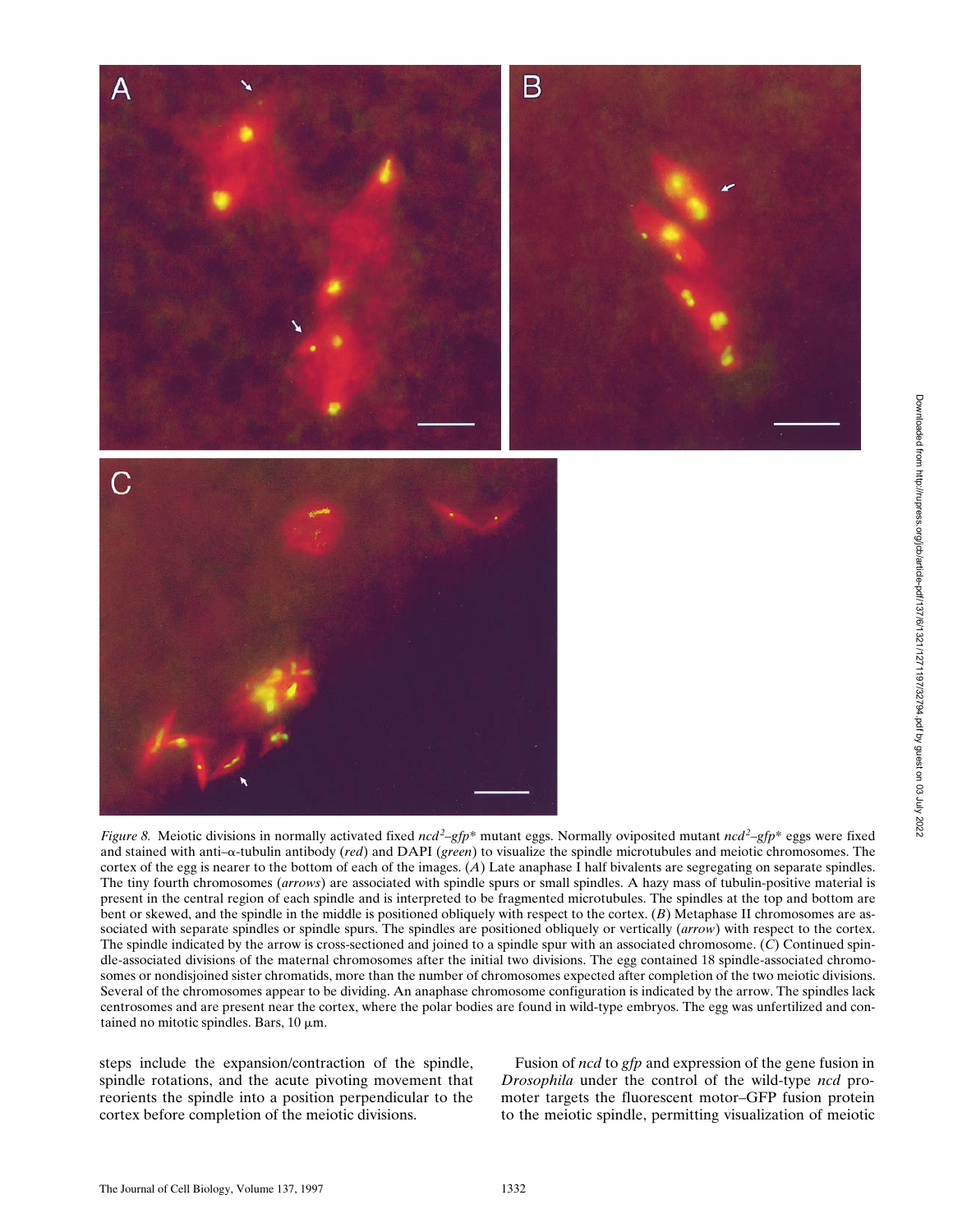

*Figure 9.* Model of spindle dynamics after oocyte activation. Meiosis I spindles in *Drosophila* oocytes are assembled parallel to the cortex of the oocyte (represented by the line) and remain in this position during metaphase arrest. After normal activation by ovulation, the oocyte swells. The spindle rotates around its long axis and pivots into a vertical position with respect to the cortex, followed by further rotations. Completion of meiosis I occurs with the spindle perpendicular to the cortex and is immediately followed by reorganization of the meiosis I spindle into two tandem meiosis II spindles and progression into meiosis II.

spindle dynamics in live oocytes. The Ncd–GFP fusion protein can replace the function of the wild-type Ncd motor protein, rescuing the *cand* null mutant both for chromosome segregation and embryo viability. Visualization of meiotic spindles using a microtubule-associated motor protein fused to GFP is a highly effective method for monitoring changes that occur in the oocyte spindle. The meiotic spindles can be visualized through the chorion of nonactivated or activated live oocytes, minimally perturbing the oocyte.

#### *Meiosis I and II Spindle Dynamics in Wild-Type Oocytes*

Spindles of nonactivated live oocytes were observed after dissection under oil, conditions that prevent oocyte hydration and consequent activation (Theurkauf, 1994). Most of the spindles were stable, showing only slight movements or changes in position over periods of 15–30 min observation. The spindles appeared to be undergoing dynamic changes, as evidenced by the detection of slight extensions/contractions in length and alternating clockwise and counter clockwise rotational movements. The spindles of nonactivated live oocytes were positioned parallel to the oocyte cortex and could be observed as early as stage 13 (King et al., 1956; Spradling, 1993) in oocytes that were still associated with degenerating nurse cells.

In contrast to the nonactivated live oocytes, live oocytes that were observed after brief immersion in *Drosophila* PBS contained spindles that were highly dynamic. The spindles extended and contracted, rotated around their long axis, and pivoted from their initial position parallel to the oocyte cortex into a vertical position, where they continued to rotate. We interpret the highly dynamic state of the meiotic spindle that we observe upon hydration of oocytes as representing the state of the spindle immediately after activation. The dynamic changes in the meiotic spindle after oocyte activation are shown schematically in the model in Fig. 9 and can be summarized as follows: (*a*) rotation of the spindle, (*b*) pivoting of the spindle vertical to

the cortex, followed by rotations, (*c*) completion of meiosis I, and (*d*) assembly of meiosis II spindles and completion of meiosis II. Several of these changes can also be detected or observed in normally activated fixed eggs.

Rotation and pivoting of the *Drosophila* meiotic spindle have not been observed previously, although reorientation of the meiosis I spindle has been inferred to occur based on positional differences in spindles in metaphase-arrested and activated fixed oocytes (Riparbelli and Callaini, 1996). The rotations and acute pivoting movement of the spindle represent two of the initial changes that occur in the spindle after oocyte activation. The ability of the spindle to rotate and reorient before completing the meiotic divisions explains why the spindle in nonactivated live (Fig. 1) and fixed oocytes (Fig. 2; Theurkauf and Hawley, 1992; White-Cooper et al., 1993) can be observed parallel to the cortex, while the meiotic divisions occur with the spindle perpendicular to the cortex (Sonnenblick, 1950; Figs. 4 and 5). Our observations indicate that the meiotic spindle reorients soon after oocyte activation by an acute pivoting movement, accompanied by spindle rotations.

Upon reorientation perpendicular to the oocyte cortex, the spindles of in vitro–activated *Drosophila* oocytes frequently elongated and completed the meiosis I and then the meiosis II division. The transition into meiosis II after the completion of meiosis I, including assembly of the tandem meiosis II spindles, has not been observed previously, although the second meiotic division is known to occur with the two spindles tandemly aligned (Sonnenblick, 1950). The observations reported here indicate that assembly of the meiosis II spindles occurs by the formation of new spindle poles in the center of the anaphase I spindle, as anticipated by the work of others (Puro, 1991; Riparbelli and Callaini, 1996). The newly formed spindle poles serve as the central poles for the two meiosis II spindles. Assembly of the tandem meiosis II spindles appears to involve reorganization of the meiosis I spindle fibers, possibly by rapid sliding of the spindle microtubules, without disassembly of the meiosis I spindle.

The mechanism by which the central meiosis II spindle poles form is not known, although the ring- or disk-shaped central spindle pole body that lies between the two meiosis II spindles has been suggested to organize the poles (Puro, 1991). The recent observation that a centrosomal protein, CP190 (DMAP190), localizes to the central spindle pole body (Riparbelli and Callaini, 1996) suggests that centrosomal proteins are involved. In contrast, centrosomal proteins such as  $\gamma$ -tubulin, DMAP60, and DMAP190 have not been found associated with meiosis I spindles of *Drosophila* oocytes (Theurkauf and Hawley, 1992; Matthies et al., 1996). These observations raise the possibility that the mechanism by which spindle poles are formed for meiosis I and II spindle assembly in *Drosophila* oocytes differs, and that assembly of meiosis II spindles requires centrosomal proteins that are found in mitotically dividing cells.

#### *Rotation of Meiotic Spindles in Xenopus Oocytes*

In addition to the present work with *Drosophila*, meiotic spindle dynamics have been followed in activated live oocytes of *Xenopus* after injection of FITC-conjugated tubulin (Gard, 1992). The *Xenopus* meiosis I and II spindles as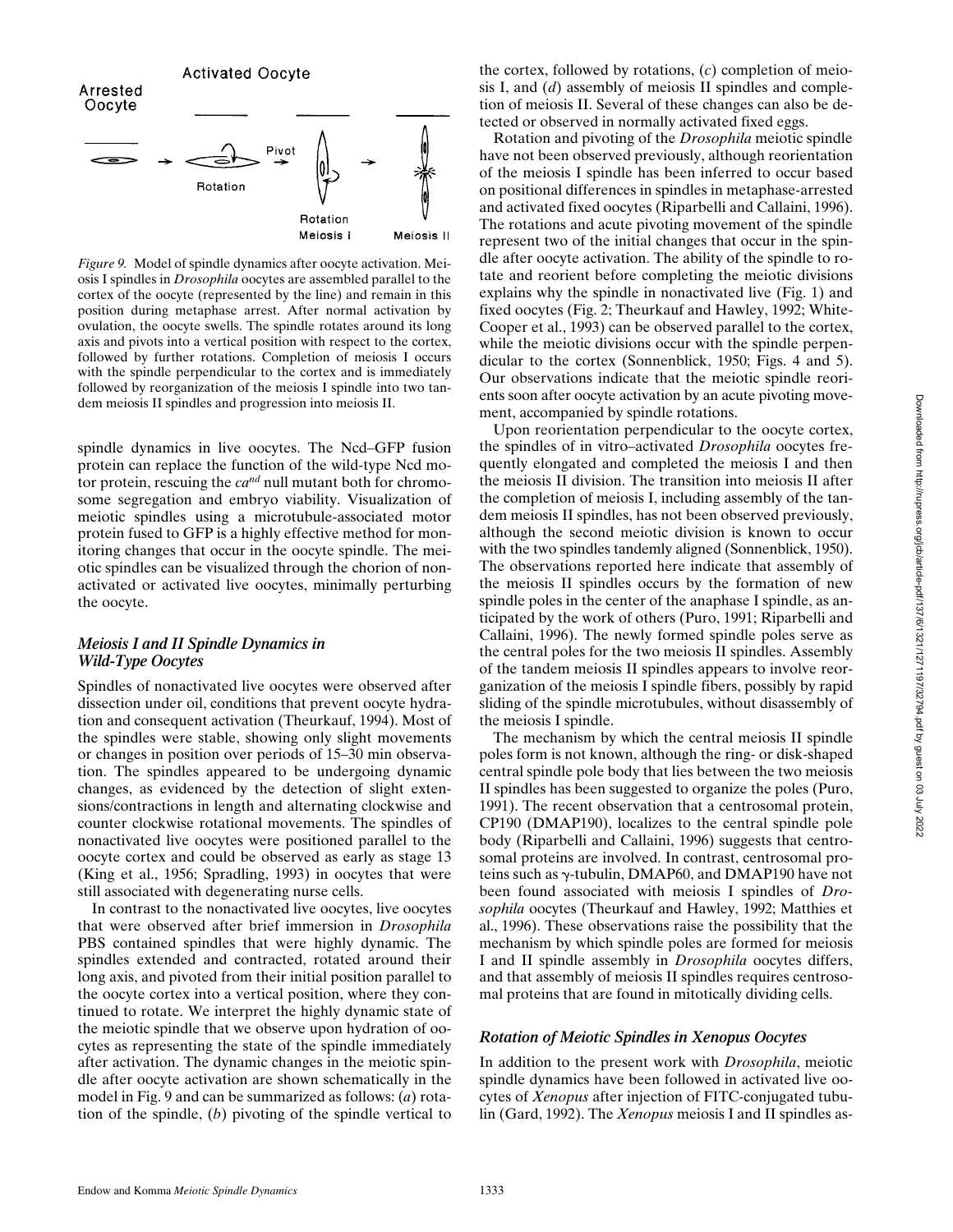sembled with the long axis parallel to the oocyte surface and then rotated into a vertical position before undergoing division. Reorientation of the meiotic spindle in *Xenopus* oocytes was inhibited by treatment of oocytes with cytochalasin B during maturation (Gard et al., 1995), indicating the requirement for an intact actin cytoskeleton. Based on our present observations, meiosis I spindles of *Drosophila* and *Xenopus* oocytes undergo an analogous acute pivoting rotation before division. Division with the spindle perpendicular to the cortex positions one of the daughter nuclei more internally and the other closer to the surface. After completion of the second meiotic division, the innermost nucleus in *Drosophila* or the more internal nucleus in *Xenopus* becomes the female pronucleus, and the nuclei or nucleus near the cortex undergo polar body formation. The basis for the initial assembly of spindles parallel to the cortex is not certain, but may have to do with the anchoring or attachment of the spindle to the cortical actin cytoskeleton.

Despite their overall similarity, some aspects of spindle dynamics in *Xenopus* and *Drosophila* oocytes differ. For example, *Xenopus* meiotic spindles were not reported to rotate around their long axis before the acute pivoting rotation that reorients the spindle perpendicular to the cortex. The rotations of the *Drosophila* oocyte spindles may cause the pivoting and, after reorientation, lead to spindle elongation and completion of the meiotic divisions. The spindle pivotings in *Xenopus* and *Drosophila* could therefore be similar in effect, but differ in basis.

#### *Oocyte Activation in Drosophila*

The initial report of in vitro activation of *Drosophila* oocytes showed that hydration in hypotonic (diluted) Robb's medium (Robb, 1969) induces physiological changes in oocytes that are consistent with normal activation by ovulation (Mahowald et al., 1983). Tests of undiluted Robb's medium did not result in the ultrastructural changes typical of normally ovulated eggs that were also observed in oocytes treated with hypotonic medium. These results have led to the belief that hypotonic solution is required to activate oocytes. Activation by the criterion of completion of the meiotic divisions was apparently not tested in oocytes treated with undiluted medium. The Robb's medium used in this previous report was probably the chemically defined medium (Robb, 1969), which is similar in osmolarity and ionic composition to the *Drosophila* PBS developed at the same time (Robb, 1969), which was used in the present study.

Our observation that oocytes immersed briefly in undiluted *Drosophila* PBS undergo changes in the spindle that are consistent with activation, was therefore unexpected. The oocytes become visibly swollen upon immersion in the solution, resembling normally ovulated eggs, in contrast to nonactivated oocytes which appear wrinkled and shrunken. The oocytes treated with undiluted *Drosophila* PBS are activated by the criteria of re-entry into the meiotic cell cycle and completion of the meiotic divisions. Not all of the oocytes completed the meiotic divisions, however. Spindles in some oocytes reoriented perpendicular to the oocyte cortex and remained in this position for periods of 15–40-min observation, rotating around their long axis.

Perturbation of nonhydrated Drosophila oocytes can

also cause activation, since 3/3 oocytes that were dissected under oil completed the meiotic divisions after their chorions were partially removed. Hydration of oocytes is therefore not required for activation. Activation of *ncd–gfp* oocytes using methods recently developed for efficient mass activation of *Drosophila* oocytes (Page and Orr-Weaver, 1997) may prove of value in future studies.

### *Effects of Loss of Ncd Function on Oocyte Meiotic Divisions*

The classical mutant allele, *ncd2* , shows loss of function based on its failure to rescue the *cand* null mutant. The basis of the loss of function of *ncd2* is a missense mutation in a residue that forms part of the ATP-binding motif of Ncd: an *ncd2* –*gfp*\* transgene containing the missense mutation but not the other three amino acid changes of *ncd*<sup>2</sup> causes mutant effects that parallel those of *ncd*<sup>2</sup>. The  $G_{446} \rightarrow R$ missense mutation of  $ncd^2$  affects a glycine residue that is highly conserved among the kinesin proteins and located at the base of a loop, L5, on the surface of the Ncd motor domain in the crystal structure (Sablin et al., 1996). Together with two other surface loops, L5 forms the entry to the nucleotide-binding pocket of Ncd. Replacement of  $G<sub>446</sub>$  with a positively charged arginine is likely to affect nucleotide binding or release from the motor, and alter the ability of the motor to bind to or dissociate from microtubules. This is expected to impair the ability of the motor to function in the spindle by causing defective movement on microtubules and/or aberrant crosslinking activity.

The Ncd<sup>2</sup>-GFP\* fusion protein is associated with meiotic spindle fibers in *ncd2* –*gfp*\* mutant oocytes, as reported previously for Ncd<sup>2</sup> (Hatsumi and Endow, 1992a), but the meiotic spindles are abnormal. Previous reports (Hatsumi and Endow, 1992*b*; Matthies et al., 1996) have focused on Ncd and the assembly and stability of the meiosis I spindle in *Drosophila* oocytes. Based on the observation of multiple or multipolar spindles in mutant oocytes, the Ncd motor has been proposed to crosslink and move on the microtubules associated with the meiosis I chromosomes, forming a single bipolar spindle (Hatsumi and Endow, 1992*a*,*b*; Matthies et al., 1996). Analysis of live oocytes injected with rhodamine–tubulin to visualize meiotic spindles indicates that the Ncd motor is required for maintenance, as well as assembly, of bipolar meiosis I spindles (Matthies et al., 1996).

The present study focuses on spindle dynamics after oocyte activation. Our observations demonstrate that multipolar spindles are formed by separation of spindle poles upon oocyte activation in the presence of a loss-of-function Ncd motor. Wild-type Ncd is therefore required to maintain spindle pole integrity during the meiotic divisions, probably by crosslinking and moving on microtubules, preventing sliding forces from disrupting the spindle and separating the microtubule-associated chromosomes from one another. Normal elongation of the meiosis I and II spindles was infrequently observed in *ncd* mutant oocytes, implying that the Ncd motor facilitates the microtubule sliding that is probably needed for spindle elongation and the rapid assembly of the meiosis II spindles in wild-type oocytes. Loss of Ncd function does not eliminate the ability of the central meiosis II spindle poles to form, but it is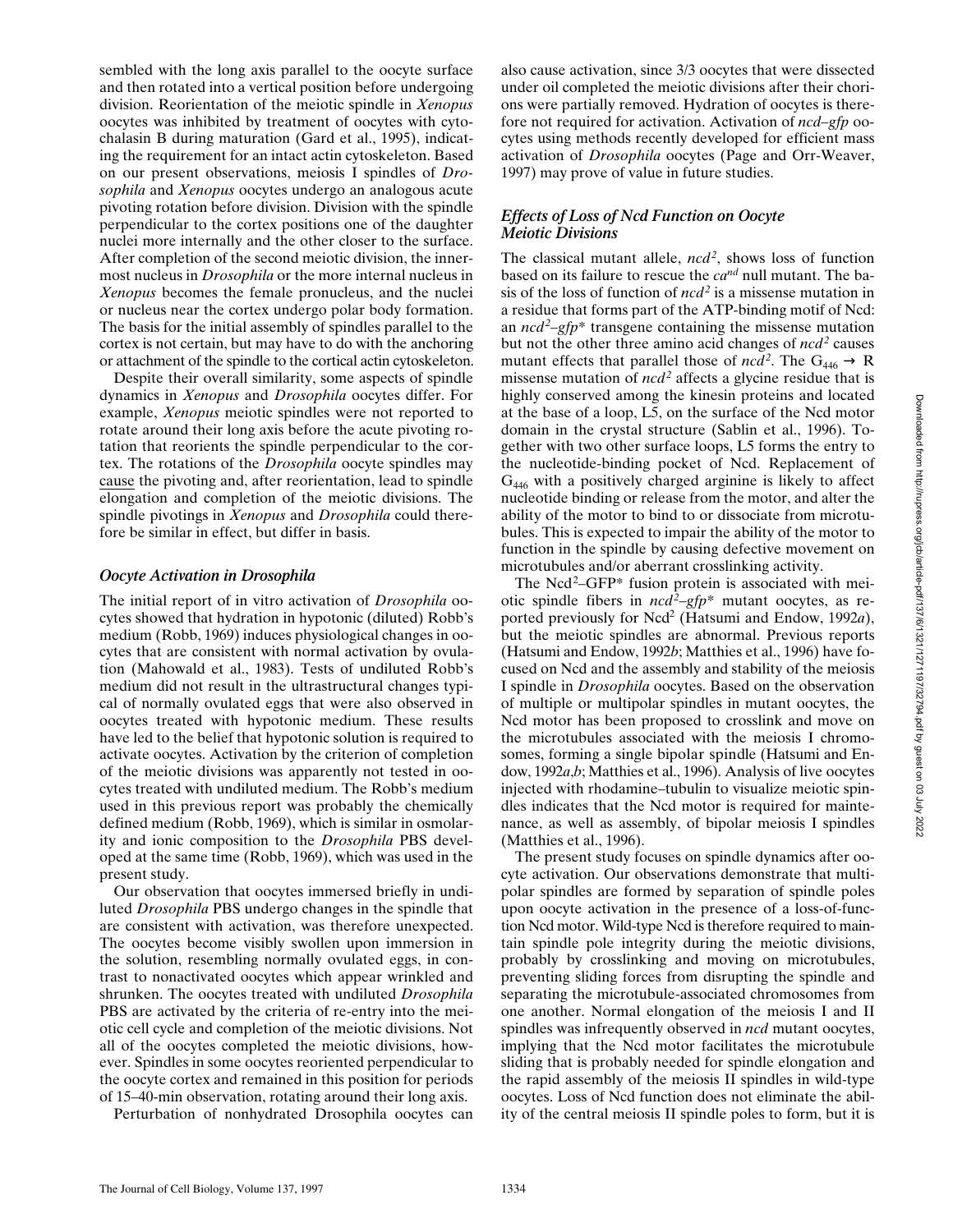probably the impaired ability of the spindle fibers to slide against one another that causes failure of the meiosis II spindles to assemble, resulting instead in the formation of short tripolar or multipolar spindles.

Sliding of spindle microtubules against one another has been proposed previously to contribute to poleward translocation, or flux, of microtubules in mitosis that may underlie poleward movement of chromosomes (Mitchison, 1989). Microtubule polymerization/depolymerization and microtubule motors are both thought to produce forces that result in poleward microtubule flux (Mitchison and Salmon, 1992). The observations reported here indicate that microtubule sliding is an important aspect of meiotic spindle dynamics as well as the dynamics of mitotic spindles, and is probably facilitated by the Ncd microtubule motor.

In addition to defective spindle elongation and meiosis II spindle assembly, the spindle microtubules appear to be destabilized in *ncd<sup>2</sup>* –*gfp*\* mutant oocytes. Fragmentation of spindle microtubules was observed in activated live *ncd2* –*gfp*\* mutant oocytes, but not in activated live *ncd– gfp* or *ncd–gfp\** oocytes. Fluorescent particles, probably microtubule fragments bound to Ncd<sup>2</sup>–GFP\*, were associated with depolymerizing spindle fibers of *ncd2* –*gfp*\*, forming a hazy network in the center of the meiotic spindles, where the more unstable microtubule plus ends are expected to lie. Normally activated fixed *ncd2* –*gfp*\* mutant eggs, stained with  $\alpha$ -tubulin antibody to visualize microtubules, also showed a hazy mass of tubulin-positive fragments in the central regions of the meiosis I or II spindles, which was not observed in normally activated wild-type eggs fixed and stained with  $\alpha$ -tubulin antibody. These observations indicate that the mutant Ncd<sup>2</sup>–GFP\* motor causes destabilization of spindle fibers and imply that wildtype Ncd functions to stabilize spindle fibers during completion of the meiotic divisions. Destabilization of microtubules by Ncd<sup>2</sup>–GFP\* could be due to altered ability of the mutant motor to bind to and move on microtubules, or to crosslink or bundle spindle fibers, as a consequence of the mutational change in its nucleotide binding site. It is also possible that Ncd<sup>2</sup>-GFP\* exhibits gain-of-function effects, based on its small semidominant effect on embryo viability. The implied role of Ncd in stabilizing microtubules therefore warrants substantiation by further evidence.

#### *Dynamics of Spindle Pole Formation and the Ncd Microtubule Motor*

A recent model for microtubule motor protein function in spindle pole formation invokes the ability of the motor both to crosslink microtubules and move along the crosslinked microtubules (Vernos and Karsenti, 1995). The proposed requirement for movement of the motor on the crosslinked microtubules is consistent with the cytological effects of the mutant Ncd<sup>2</sup>–GFP\* motor. Ncd<sup>2</sup> can bind to spindle microtubules and could also bundle them by interactions with its highly charged tail region (Chandra et al., 1993), but movement of the mutant motor on microtubules is probably impaired, as evidenced by its apparent inability to mediate microtubule sliding needed for spindle elongation. The proposed impaired ability of Ncd<sup>2</sup>–GFP\* to move on microtubules is correlated with the inability of the motor to maintain spindle poles, thus movement of the

Ncd crosslinking activity along spindle microtubules is likely to be required to maintain spindle bipolarity.

Loss of Ncd function in *ncd <sup>2</sup>* –*gfp*\* mutant oocytes causes misregulation of the meiotic divisions, resulting in continued divisions after the initial two divisions in in vitro–activated live mutant oocytes. Maternal chromosomes are also associated with spindles instead of the normal polar bodies in normally activated fixed mutant eggs. In wild-type embryos, the formation of polar bodies could sequester the maternal chromosomes from cytoplasmic factors, preventing further spindle-associated divisions. Loss of regulation over the number of meiotic divisions could be due to the inability of the mutant Ncd<sup>2</sup> motor to focus the meiotic chromosomes into polar bodies, which consist of chromosomes with centromeres oriented inward, surrounded by an array of short microtubules (Hatsumi and Endow, 1992*b*; Komma and Endow, 1997; Page and Orr-Weaver, 1997). The polar bodies of *Drosophila* resemble monopolar spindles and may undergo assembly in a manner similar to that of meiotic spindle poles. The apparent requirement for Ncd to focus the microtubuleassociated chromosomes into polar bodies reinforces the idea that both crosslinking activity and movement of the crosslinking activity along microtubules are required to maintain focused arrays of microtubules such as spindle poles and polar bodies. Spindle-associated maternal chromosomes are also observed in embryos of the *cand* null mutant (Hatsumi and Endow, 1992*b*), evidence that the absence of Ncd, as well as the loss of Ncd function, results in continued divisions of the oocyte chromosomes.

Several effects of the loss of Ncd function that are reported here were not detected in previous studies of antibody-stained fixed oocytes and embryos. These include failure of meiosis I spindle elongation, failure of meiosis II spindle assembly, and destabilization of spindle fibers. The ability to monitor meiotic spindle dynamics in live oocytes provides an important means of determining the effect of mutants on spindle assembly and dynamics. Further studies should lead to a complete picture of the role of microtubule motors like Ncd, and microtubule dynamics, in meiotic spindle assembly and function.

Special thanks to T. Hazelrigg for *gfp–exu* DNA, a host stock for P element transformation, and helpful comments, and R. Tsien for the  $S_{65} \rightarrow T$ mutant *gfp.* O.T. Hardy performed the in situ hybridization experiments to map the *ncd–gfp* and *ncd–gfp\** insertions. We also thank W. Theurkauf for a protocol for preparation of nonactivated oocytes, W. Sullivan for a generous gift of rhodamine-conjugated anti- $\alpha$ -tubulin antibody, and W. Rasband for modification of NIH Image. The initial imaging of Ncd–GFP in oocytes was done with T. Salmon, who provided valuable guidance and suggestions.

This work is supported by grants from the National Institutes of Health and American Cancer Society to S.A. Endow.

Received for publication 18 February 1997 and in revised form 8 April 1997.

#### *References*

- Chalfie, M., Y. Tu, G. Euskirchen, W.W. Ward, and D.C. Prasher. 1994. Green fluorescent protein as a marker for gene expression. *Science (Wash. DC).* 263:802–805.
- Chandra, R., E.D. Salmon, H.P. Erickson, A. Lockhart, and S.A. Endow. 1993. Structural and functional domains of the *Drosophila* ncd microtubule motor protein. *J. Biol. Chem.* 268:9005–9013.
- Doxsey, S.J., P. Stein, L. Evans, P.D. Calarco, and M. Kirschner. 1994. Pericen-